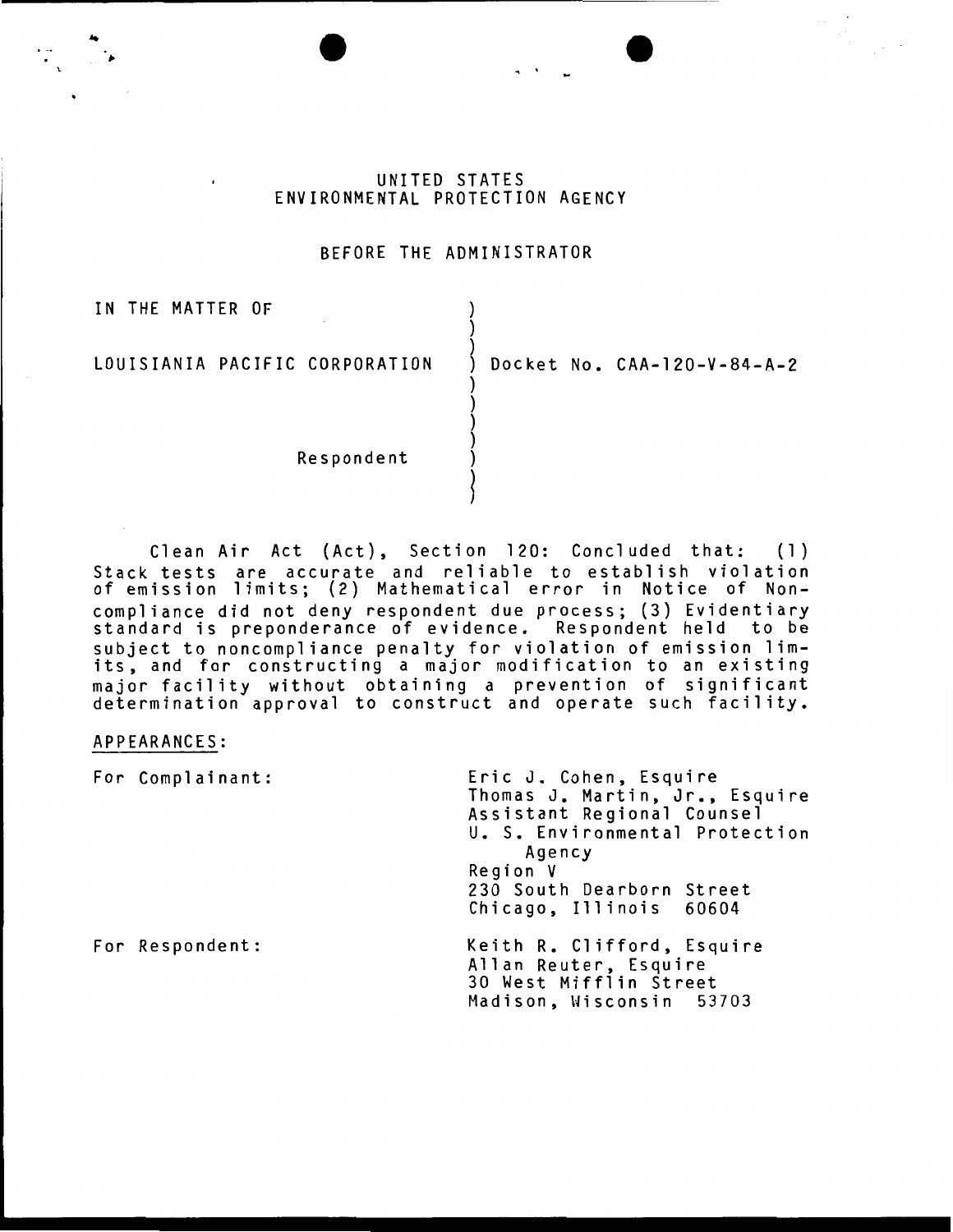# INITIAL DECISION

# Introduction:

•

On September 26, 1984, the U. S. Environmental Protection Agency {sometimes complainant or EPA) through its Regional Administrator of Region V, and pursuant to Section 120 of the Clean Air Act, 42 U.S.C. 7420 {Act), issued a Notice of Noncomplaince {NON) to louisiana Pacific Corporation (Respondent).l/ The NON charged respondent with violating the emission limitations found in the Approval to Construct {permit) issued to respondent pursuant to the regulations promulgated under the Act, 40 C.F.R. §52.21, for the Prevention of Significant Deterioration of Air Quality (PSD). The permit concerned construction of respondent's waferboard processing plant in Hayward, Wisconsin. The NON alleges that the portion of respondent's operations known as Hayward I is a major source of particulate emissions. Wisconsin does not have authority to issue permits under the PSD regulations. {TR. 87, 102). Its State Implementation Plan (SIP) does not include approvable procedures for PSD of air quality. 40 C.F.R. §52.2581(a). Another charge addresses respondent's operations known as Hayward II. It is alleged that Haywood II is a major modification to a major source which significantly increased the emission of particulate matter and volatile organic compounds (VOC) from respondent's facility; that Hayward II

<sup>1/</sup> In that some of the language of the NON is in contention, and for convenience and clarity, the document is set out verbatim as an Appendix.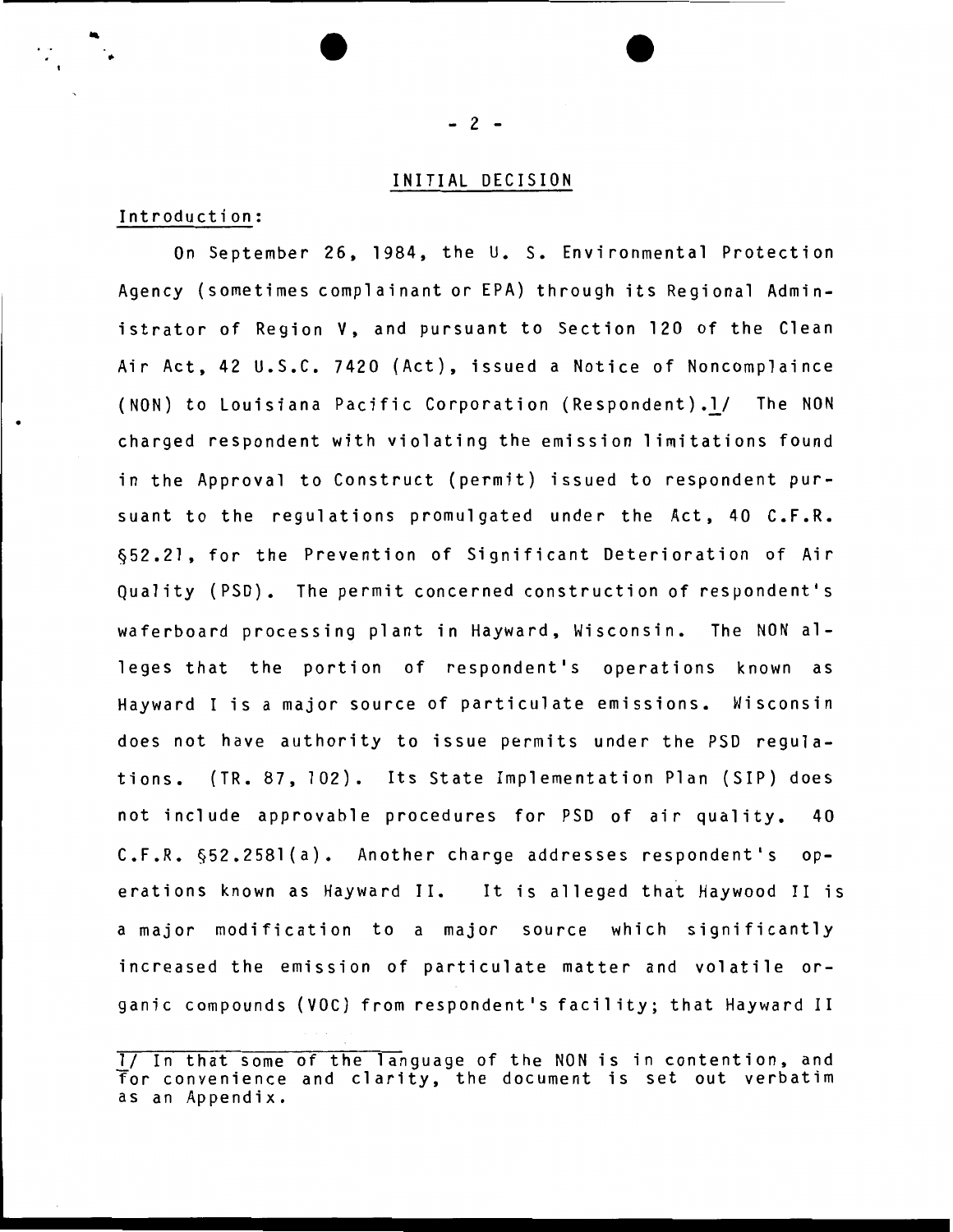is subject to the requirement of a permit prior to its construetion, and that respondent did not obtain such a permit. The Administrator contends that respondent is operating a major stationary source in violation of PSD regulations. The NON cited the regulations pertaining to PSD advising respondent that these were applicable to the construction of major stationary sources of air pollution, and to major modifications of major stationary sources. 40 C.F.R.  $\S52.21(b)(1)$ ,  $(b)(2)(i)$ . As a result of the alleged violations, respondent was charged by the Administrator to be responsible for penalties. By order of June 18, 1985, the Regional Administrator granted an administrative hearing to respondent pursuant to 40 C.F.R. §66.41. In accordance with 40 C.F.R. Part 66, a bifurcated hearing was held in this matter. This initial decision concerns the first phase of the hearing, that of liability, and deals solely with the issue of whether or not respondent is liable under Section 120 of the Act for violating emission limits of the permit concerning Hayward I and for constructing Hayward II without a permit.

At this juncture, it is apposite to observe that the Consolidated Rules of Practice, 40 C.F.R. §22.24. provide that:

> The complainant has the burden of going forward with and of proving that the violation occurred as set forth in the complaint. • Following the establishment of

 $-3 -$ 

·~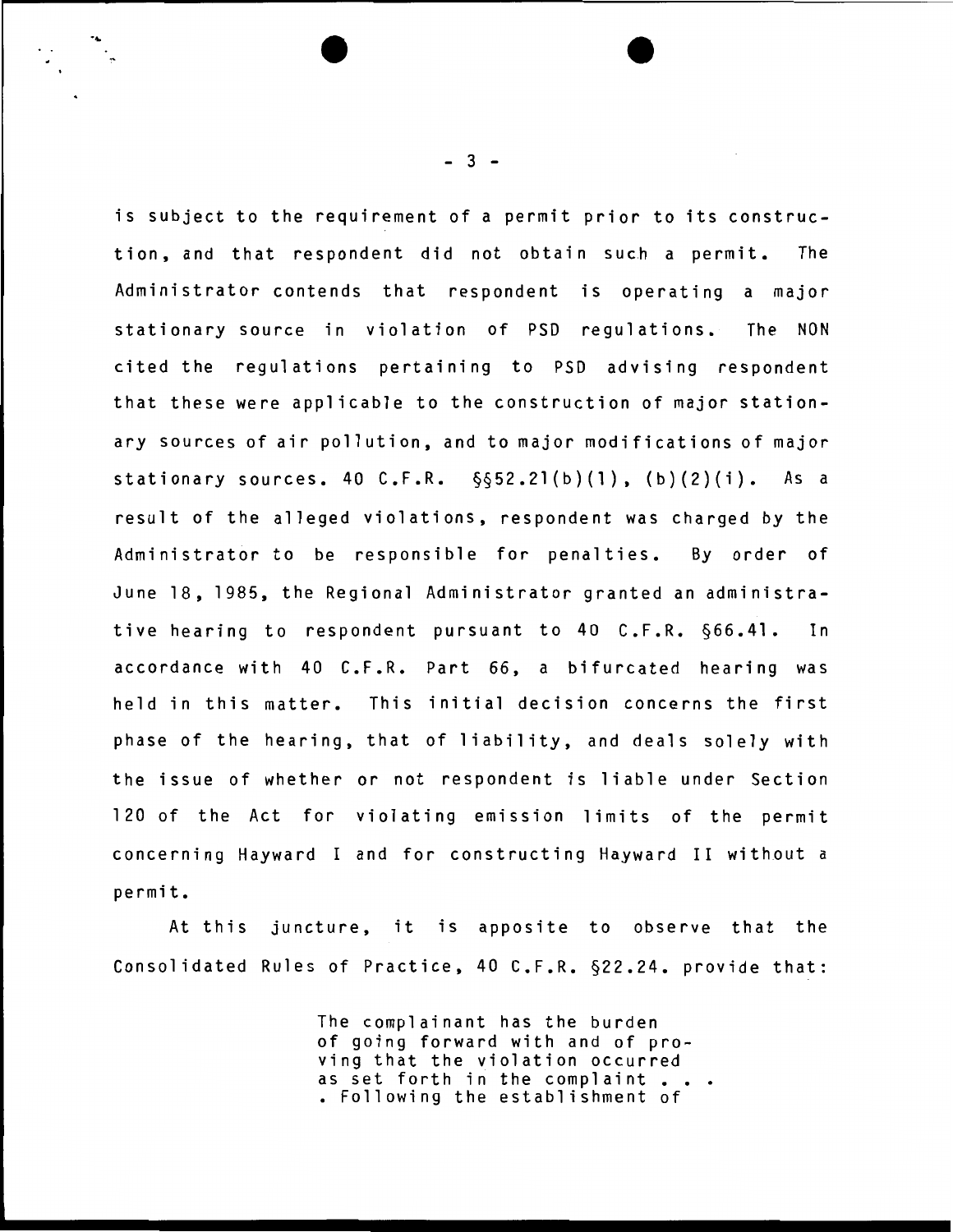a prima facie case a respondent shall have the burden of presenting and of going forward with any defense to the allegations set forth in the complaint. Each matter of controversy shall be determined by the Presiding Officer upon a preponderance of the evidence.

A "prima facie case" is one that prevails to the absence of evidence invalidating it. Words and Phrases, "Prima Facie Case." The supplemental rules for Formal Adjudicatory Hearings under the Act provide that such rules, in conjunction with the Consolidated Rules, shall govern all hearings held under Subpart J. These Supplemental Rules echo the Consolidated Rules which, in pertinent part, state: "[E]ach matter in controversy shall be determined by the Presiding Officer upon the preponderance of the evidence."  $40$  C.F.R.  $\S$  $\S66.91$ ,  $66.94(d)$ . "Preponderance of evidence" is that evidence which is of greater weight or more convincing than the evidence which is offered in opposition to it; that is evidence which as a whole shows the fact sought to be proved is more probable than not. Blacks Law Dictionary, 5th Ed., 1979. Stated similarly, preponderance of the evidence is that degree of relevant evidence which a reasonable mind, considering the record as a whole, might accept as sufficient to support a conclusion that the matter asserted is more likely true than not. The preponderance of evidence standard is the criterion to be applied at the hearing or trial stage. Both parties speak of "substantial evidence" in their briefs. However, the "reliable, probative and substantial evidence" standard

- 4 -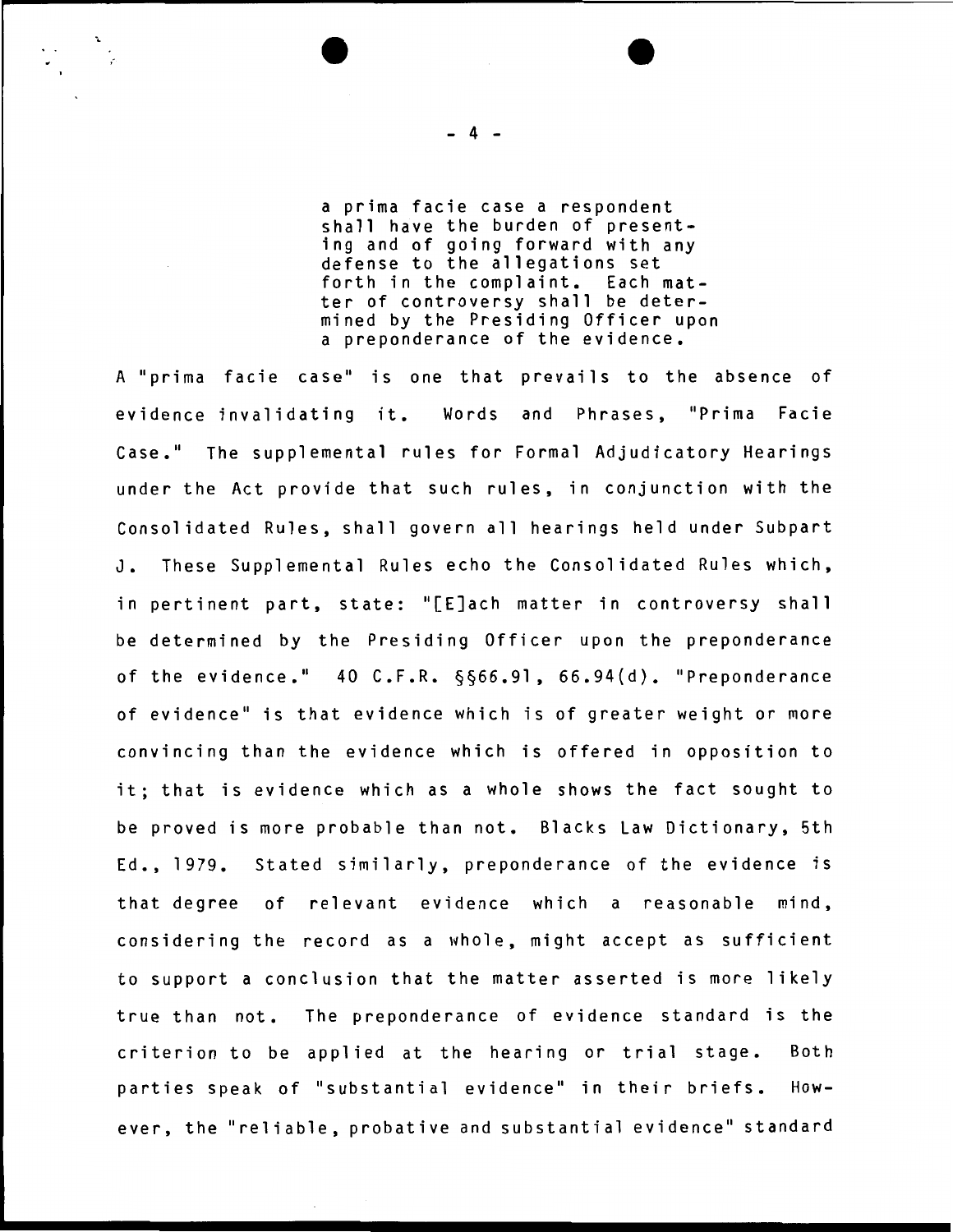goes to the scope of judicial review rather than the degree of proof required at the hearing level. 45 Fed. Reg. 24360, 24361 (April 9, 1980).

All issues have been considered by the Administrative Law Judge (ALJ). Those questions not discussed specifically herein are either rejected or considered not of sufficient import for the resolution of the principal issues presented.

#### ANALYSIS AND FINDINGS OF FACT

The permit for the construction of respondent's waferboard plant in Hayward, Hisconsin, was issued on December 20, 1979. {Ex. G 7; Tr. 50). Prior to its issuance, there were oral and written negotiations between complainant, respondent and the latter's engineering firm concerning the conditions of the permit. (Exs. G 2, 3, 4, 5, 6; Tr. 40-43, 47-50) In part, the permit states that respondent planned to produce an average of 240 tons per day of waferboard and that the plant is a major source of particulate emissions. Certain conditions were stated in the permit. Among these were that respondent's plant shall not operate in excess of 8000 hours per year. (Ex. G 7, pars. 6, 7, 10). In great contention are paragraphs 11 and 12 of the permit, which are set out verbatim here:

## 11. Wafer Dryers

-.

(a) Particulate emissions from the wafer dryers<br>shall not exceed 0.248 pounds per ton of waferboard produced.

 $-5 -$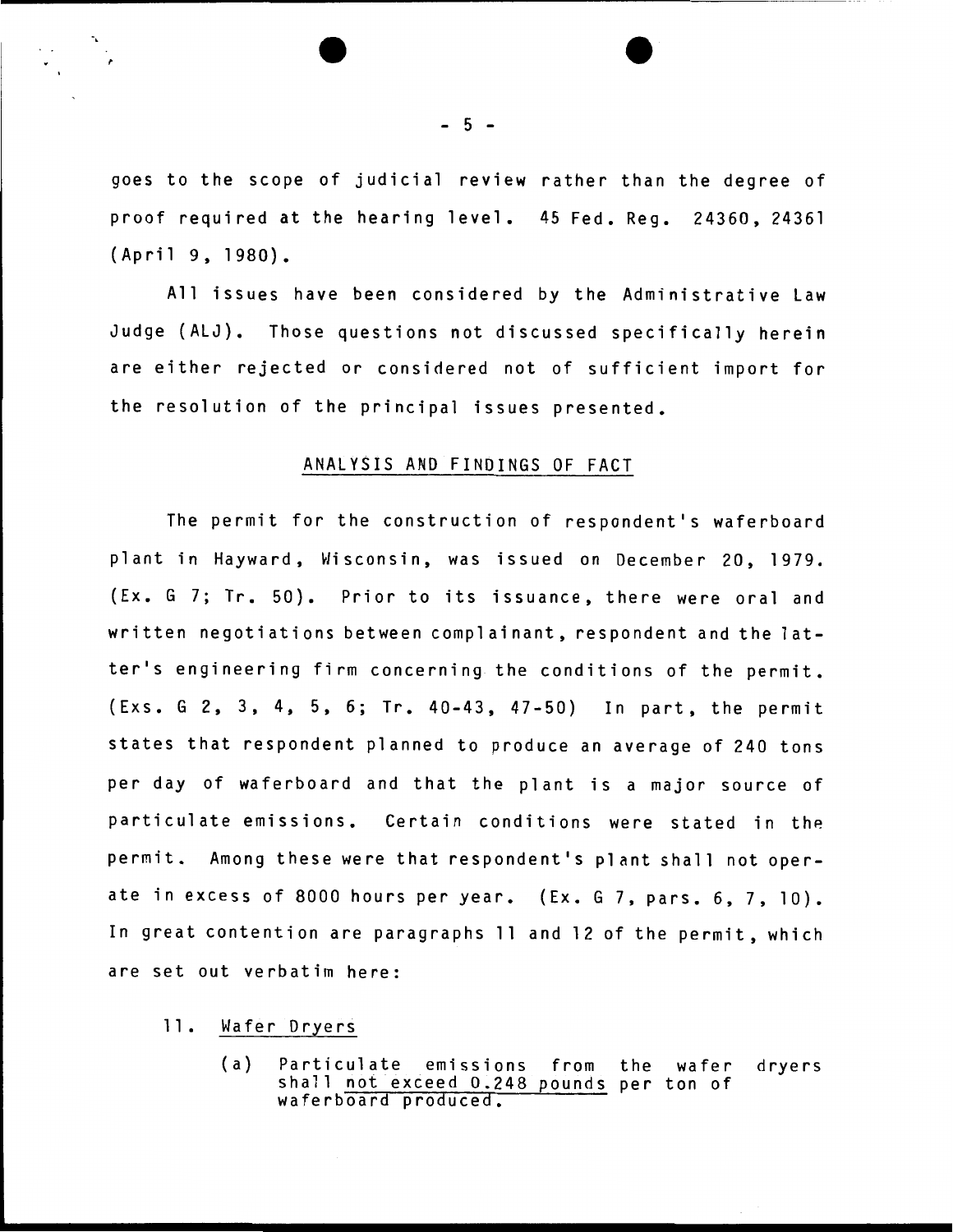- (b) The amount of total waferboard from the plant shall not exceed 10.00 tons per hour on an annual basis.
- 12. Hot Oil Heaters

·. *r* 

- (a) Particulate emissions from the hot oil heater shall not exceed 0.34 pounds per<br>million BTU of actual heat imput.
- (b) Heat output from the hot oil heaters shall not exceed 13.11 million BTU per hour on an annual basis.

Paragraph 17(b) of the permit provides in part, that reference methods contained in 40 C.F.R. Part 60, Appendix A, shall be used to determine compliance with "emission rate limitations" contained in paragraphs ll(a) and 12(a) mentioned above. Paragraph  $17(c)$  states, in part, that "[p]erformance tests shall be conducted upon representative performance of the affected facility.. Operations during startup, shutdown, and malfunction shall not constitute representative conditions." For concentrations of particulate matter a stack test procedure is to be used. Stated broadly, a stack test is conducted by the placing of a probe into the stack wall for a specified period of time. Under standardized procedures, using various mechanisms, stack samples are obtained from which the emission rate of the particulate matter is determined. (40 C.F.R. Part 60, Appendix A, Method 5; Tr. 142-144, 146- 150). The stack test results show that the tests were conducted three times, or runs, in one instance four times, with each testing time exceeding an hour and in some instances almost two hours. It is common practice in the industry (about 90 percent of the time) to measure emission limitation compliance by the stack test methods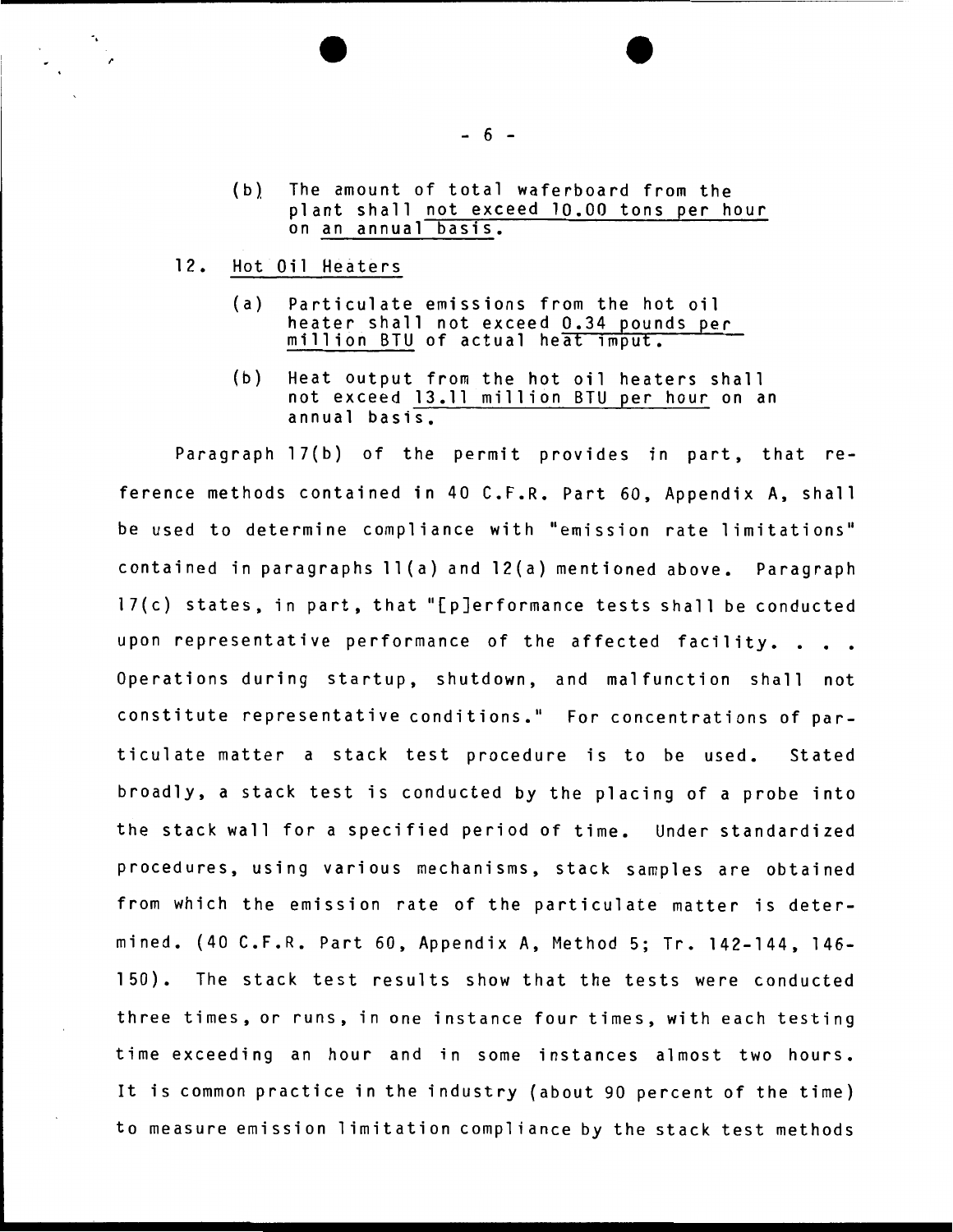contained in 40 C.F.R. Part 60, Appendix A. (Tr. 469-473). Paragraph 11(a) of the permit is the emission limitation stated in per tons of waferboard produced. Paragraph ll(b) is not an emission limitation; rather it limits the total tons of waferboard respondent may produce on an annual average. Paragraph 12(a) also places a limit on respondent's emissions. Paragraph 12(b) is not an emission limitation. (Tr. 358). It is related to production in that it controls the heat output of the hot oil heaters to the prescribed amount of British Thermal Units (BTUs) per hour on an annual average basis.

Concerning respondent's operations, and by way of background, the plant operates two waferboard production lines, Hayward I and Hayward II, with each line having the potential to produce 240 tons per day of waferboard. Production line 1 pertains to Hayward I, and production line 2 relates to Hayward II. Tree logs are brought to the facility where they are placed into conditioning ponds. The bark is removed and the waste part of the trees is used in the heaters, which serve as the basis for the plant's energy system. After the log is debarked it is fed to wafer reservoirs where it is cut into smaller chips or slices that are called surface and core wafers. These have a moisture content of about 50 percent and they must be dried before production can proceed. To accomplish this, the wafers are placed into wafer dryers. These dryers are heated by burners which burn dry wood products, saw dust or smaller wood material from the cyclones. This drying

- 7 -

.,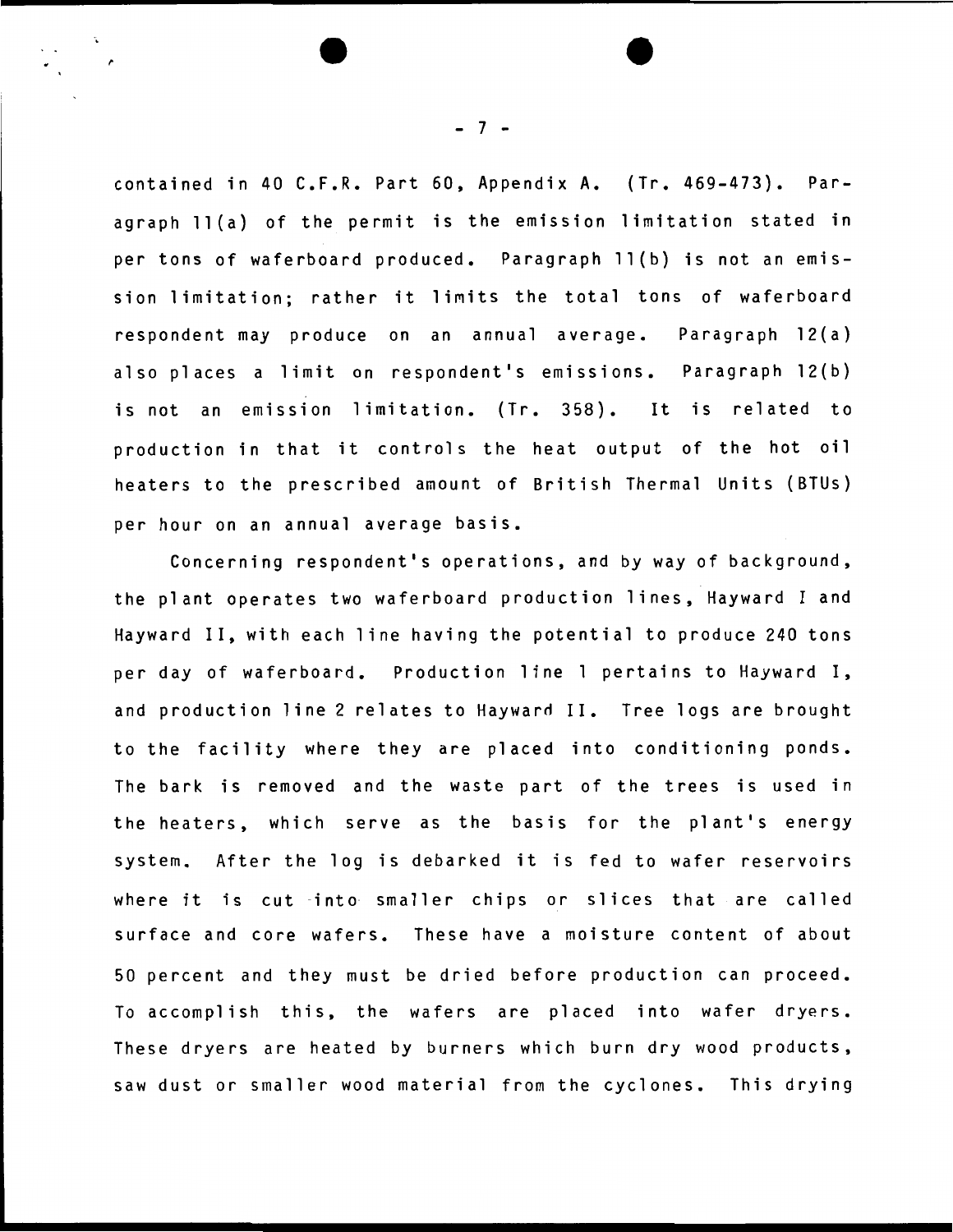process reduces the moisture content considerably. The dried chips are then conveyed to a blender where resin and wax are added. Then large mats are formed of this mixture, which is compressed with a hydraulic press. Following this pressing, the boards are trimmed and sanded. The trim and sand material are used for fuel in the burners associated with the dryers. (Tr. 152-158). The sources of particulate and VOC emissions at Hayward I and Hayward II are the heaters, surface and core wafer dryers, and the press vents.  $(Tr. 152-159)$ . 2/

The NON summarized the violations. It stated that the allowed emissions for the wafer dryers (core and surface) to be "2.48 lbs./ hr." In the next column, examples were given of "actual emissions" which were higher amounts. This was specifically referenced by a double asterisk which advised the reader that the emission limit in paragraph 11 of the permit was converted from pounds per ton in the permit to pounds per hour. This conversion was done in order to conform the emissions to the stack test reports which showed the emission rate in pounds per hour. The 2.48 pounds per hour figure is arrived at by multiplying the emission rate .248 in paragarph ll(a) of the permit by the annual average rate of production of 10 tons of waferboard per hour. set out in paragraph ll(b). (Tr. 188-189). If one wanted to calculate the annual emissions expressed in tons per year the emission rate per hour from the

2/ Th1s ev1dence concern1ng respondent's operations was provided oy complainant's witness Brent Marable. Respondent did not pro- duce witnesses to describe the operations of the two facilities.

- 8 -

,.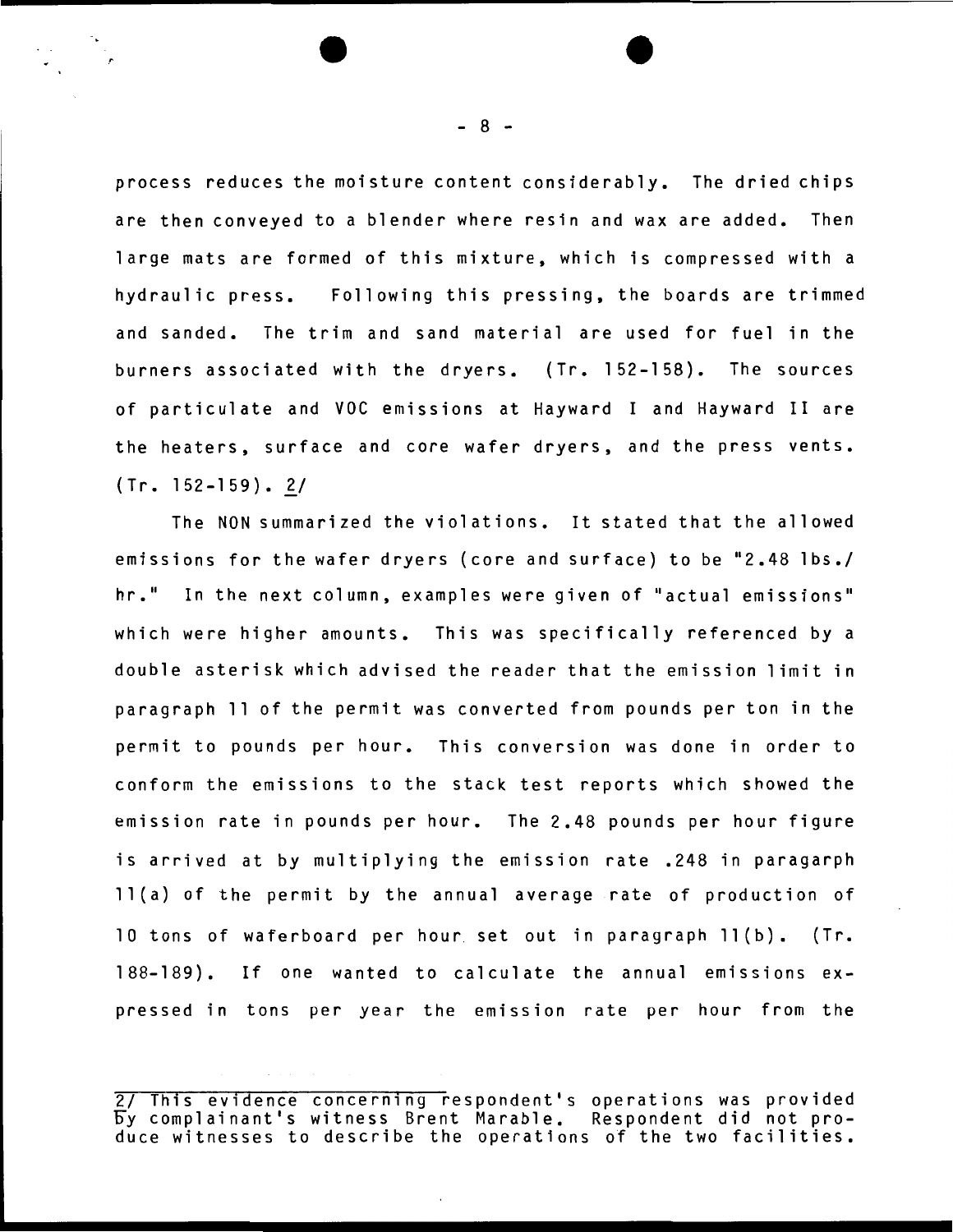stack tests is multiplied by 8.000 (potential operating hours). divided by 2.000. (Tr. 195-196). For compliance purposes. it was proper to use the 2.48 pounds per hour limit for the .248 tons of waferboard produce shown in the permit. Respondent was not misled or harmed by this.

The NON stated the "allowed emissions" for the heaters to be "4.46 lbs./hr." Next to this were examples given of the "actual emissions" which were larger figures. The allowed emission figures bore an asterick which stated the emission limit in paragraph 12 of the permit was converted to pounds per hour from pounds per million BTU. This was accomplished by multiplying paragraph 12(a) by paragraph 12(b) in the permit. (Tr. 395). This 4.46 figure in the NON was in error, and in conflict with the emission rate of .34 pounds per million of BTU of actual heat input stated in the permit. The NON was erroneous to the extent that it incorporated the heat output pertaining to production limitations with the emission rate. Notwithstanding this error as an example of heater violations, the correct emission limitation was stated in the permit, which document respondent had since 1979. Additionally, Dr. Perry Lonnes (Lonnes), respondent's witness, acknowledged .34 pounds per millon BTU of heat input was a valid emission limit which could be measured against the stack test results. (Tr. 467-470). Respondent had the stack test results from which the examples were taken. Also at its disposal was the documentation to alert respondent to 4.46 error. The NON

 $-9-$ 

,.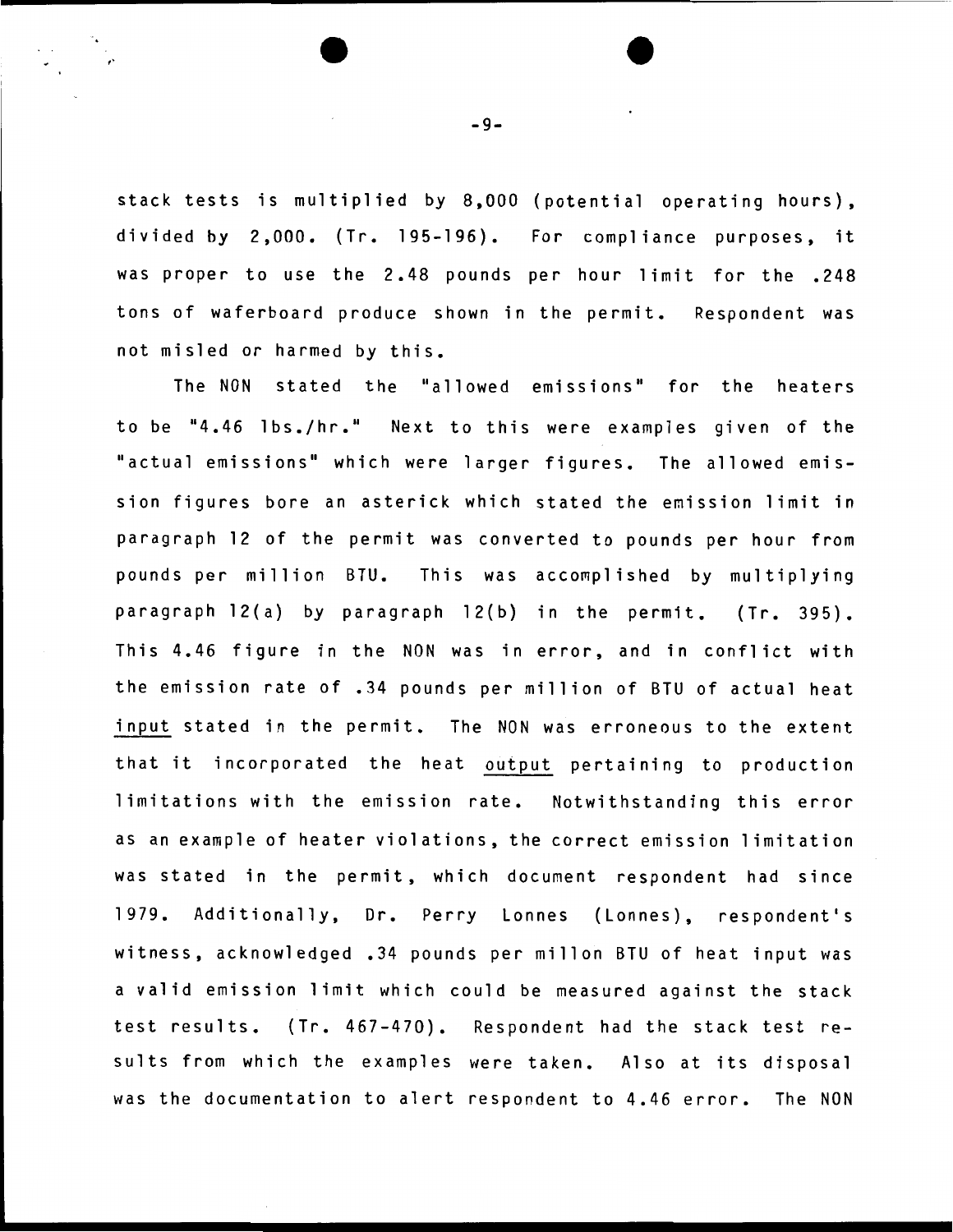advised that the information upon which the Regional Administrator based his findings of noncompliance may be inspected at the complainant's Regional Office in Chicago, Illinois. The record does not show that respondent took advantage of this offer.

Complainant states in its brief that construction of the Hayward II lines commenced in November 1981 and operation of the line began on December 1, 1982. (Comp. Op. Br. at 15). However, complainant does not provide a source in the record to support this. From the stack test results, however, it can be established that at least the Hayward II line was operational at the time of the tests. Respondent contends that there was not a physical or operational change in the existing plant which would be "major modification" as maintained by complainant. (Resp. Op. Br. at 13-14, Resp. Reply Br. at 16-17). In part, respondent relies on the statement of Brent Marable (Marable), complainant's witness, that Hayward II did not involve a change in the operation of Hayward I. ". . . it's one entity." (Tr. 334). A fair reading of Marable's testimony, however, is that while there was no change in Hayward I's operations, it does not follow that the additional line at Hayward II did not increase the emissions over those emanating from Hayward I. A review of the stack test results, more of which will be said below, shows that the operations of Hayward II increases the particulate emissions, at the least, by more than 25 tons per year (TPY) and the VOC emissions by more than 40 TPY at respondent's Hayward facility. (Tr. 203 - 204,  $231 - 232$ .

 $-10 -$ 

,.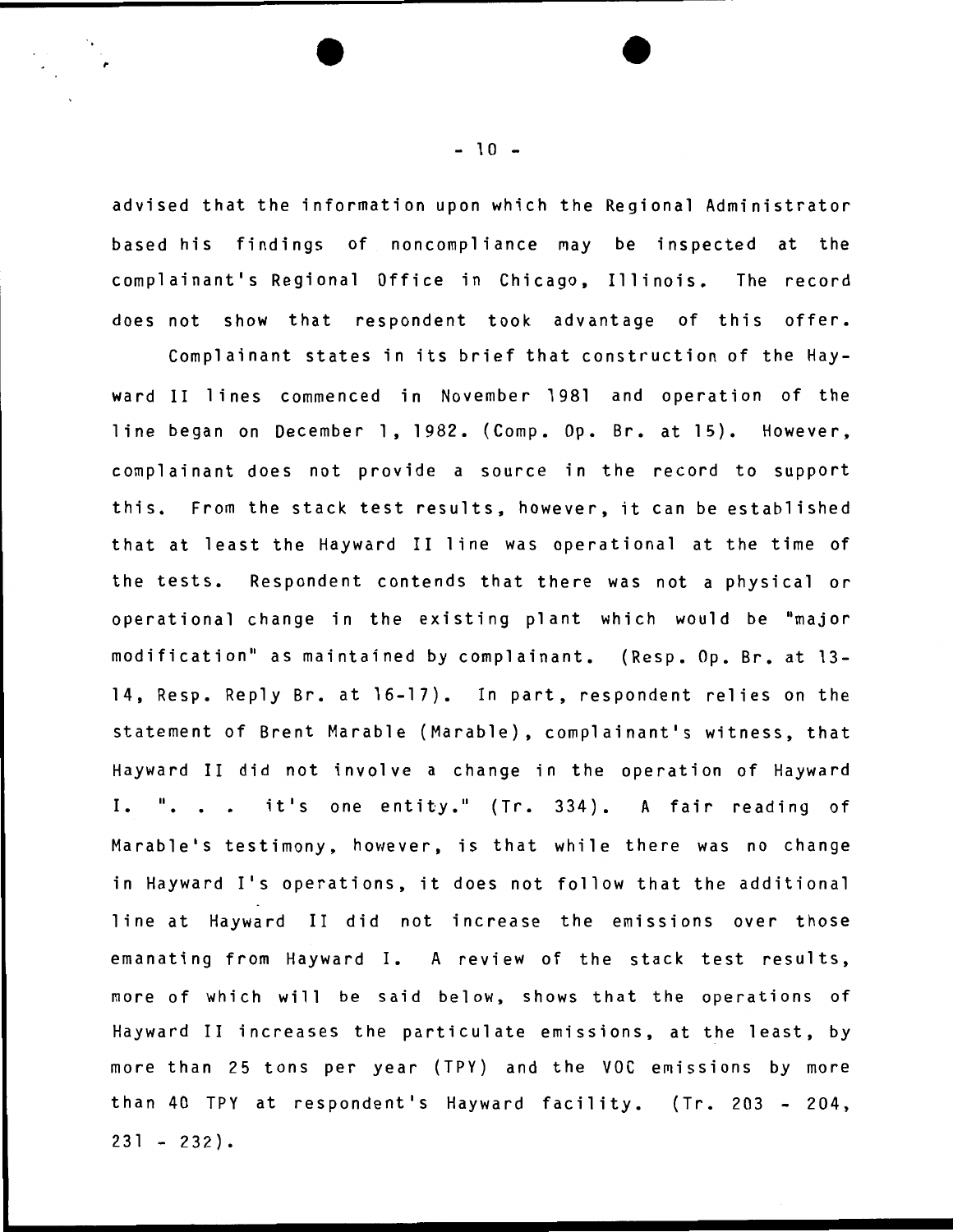Exhibits G 9 to G 22 represent the stack tests upon which respondent's violations are based. The tests were conducted by Interpoll, Inc. (Interpoll), a commercial laboratory and independent testing firm. 3/ The tests were done at the request of respondent. They were taken at various times ranging from August 1981 to November, 1984. Respondent's sole witness was Lonnes, the President of Interpoll, who personally reviewed and signed each stack test result. (Tr. 432, 471). An examination of the test results showed that they were witnessed by either one or more of the following persons: James Ross, Bill Smith or Joe Perez of the State of Wisconsin Department of National Resources (DNR). The test results also state that a "compliance test" or "compliance tests" were conducted on the equipment. All the results, save one, 4/ state that the "Evaluations were performed in accordance with EPA Methods . . . CFR Title 40, Part 60, Appendix  $A \cdot \cdot \cdot \cdot$ . The test results speak further of "representative particulate samples" (Exs. G 9, 10, 11, 12, 14, 15, 17, 18, 20, 21). Another (Ex. G 16), states "representative flyash samples." Some of the test results (Exs. G 11, G 14, G 15, G 16 and G 22) state that they were performed by a team "under the direction of Dr. P. Lonnes."

4/ Exhibit G 22 speaks just of "EPA Method 25." It is found that this has reference to Method 25, 40 C.F.R. Part A, Appendix A, which is a testing method that applies to the measurement of VOC.

- 11 -

<sup>3/</sup> One of the test reports, G 19, stated that it was prepared by Environmental Technology and Engineering Corporation. It was conducted on May 9, 1984, and concerns one of the four tests done on Hayward I core dryer.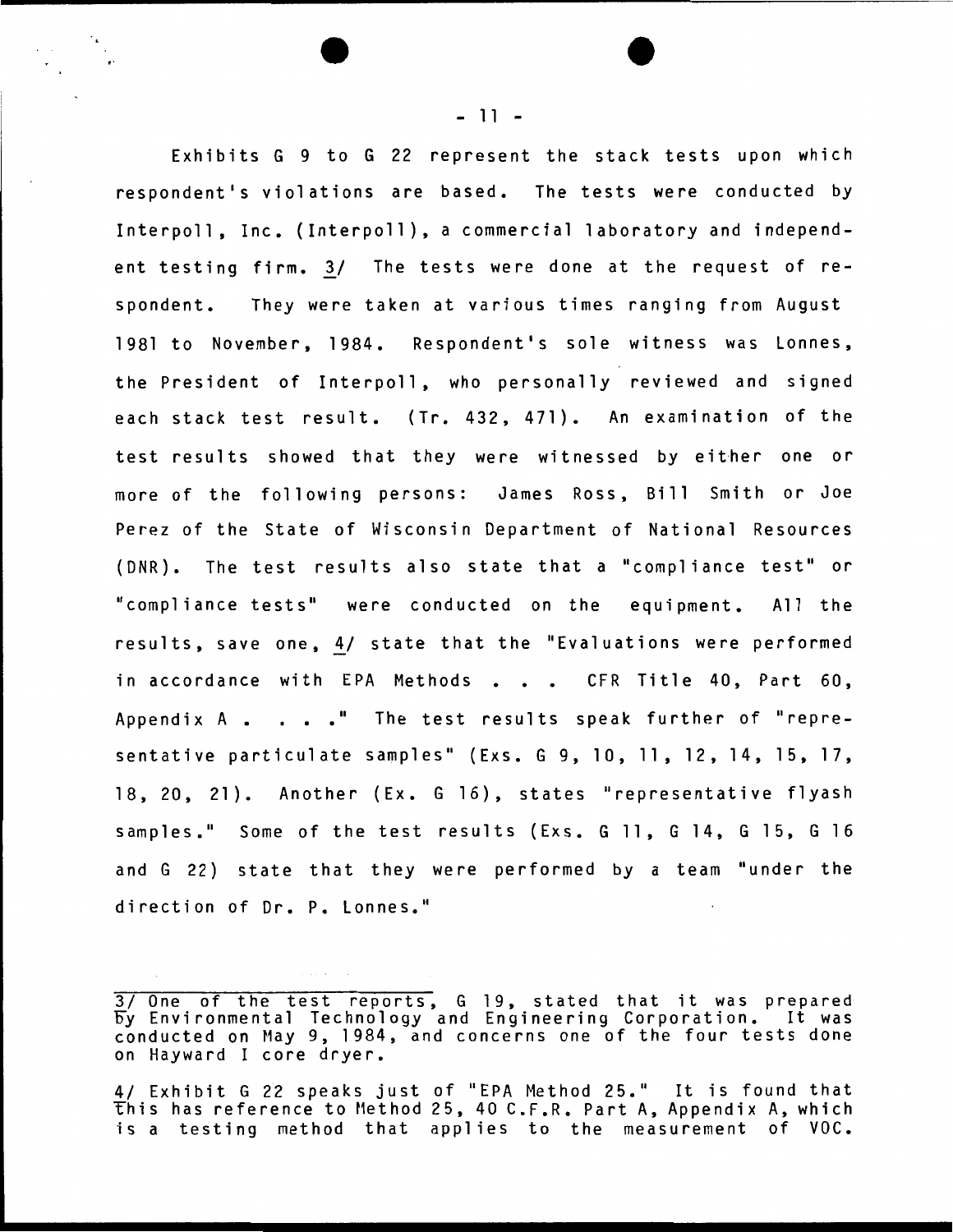Marable reviewed the stack test results and compared their emission rates with the limits set forth in the permit. With regard to Hayward I, and the particulate emissions from heaters 1 and 2, tests were taken on five occasions from September 23, 1981 to December 8-9, 1983. The test results showed that the heaters exceeded the 0.34 pounds per million BTU of heat input on four of the five tests.  $(Exs. G. 9 - G. 13)$ .

Seven stack tests were also performed by Interpoll concerning the particulate emission rate of the core and surface dryer at Hayward I. 5/ All these tests, taken over the period from August 19, 1981 to December 9, 1983, showed the actual emissions vastly in excess of 2.48 pounds of particulate. (Exs. G 18, 10, 11, 12, 20, 21). In that respondent did not apply for or receive a permit concerning its Hayward II operation there is perforce no emission limitation concerning it that would represent the best available control technology (BACT). (Tr. 192).

There were four stack tests performed by Interpoll on the Hayward II heaters in 1983. These tests showed an annual particulate emission rate of 79.1 TPY. The core and surface dryer tests in 1983 showed an additional 123.3 TPY for a total of 202 TPY of particulate emissions. The tests on the press vent at Hayward II in 1983 accounted for another 85.6 TPY, for a total of 288 TPY of emissions at Hayward II. (Exs. G 14, 16, 17; Tr. 231- 232). The

 $- 12 -$ 

<sup>5/</sup>There was an eighth test not performed by Interpoll, Exhibit G T9, mentioned in footnote three.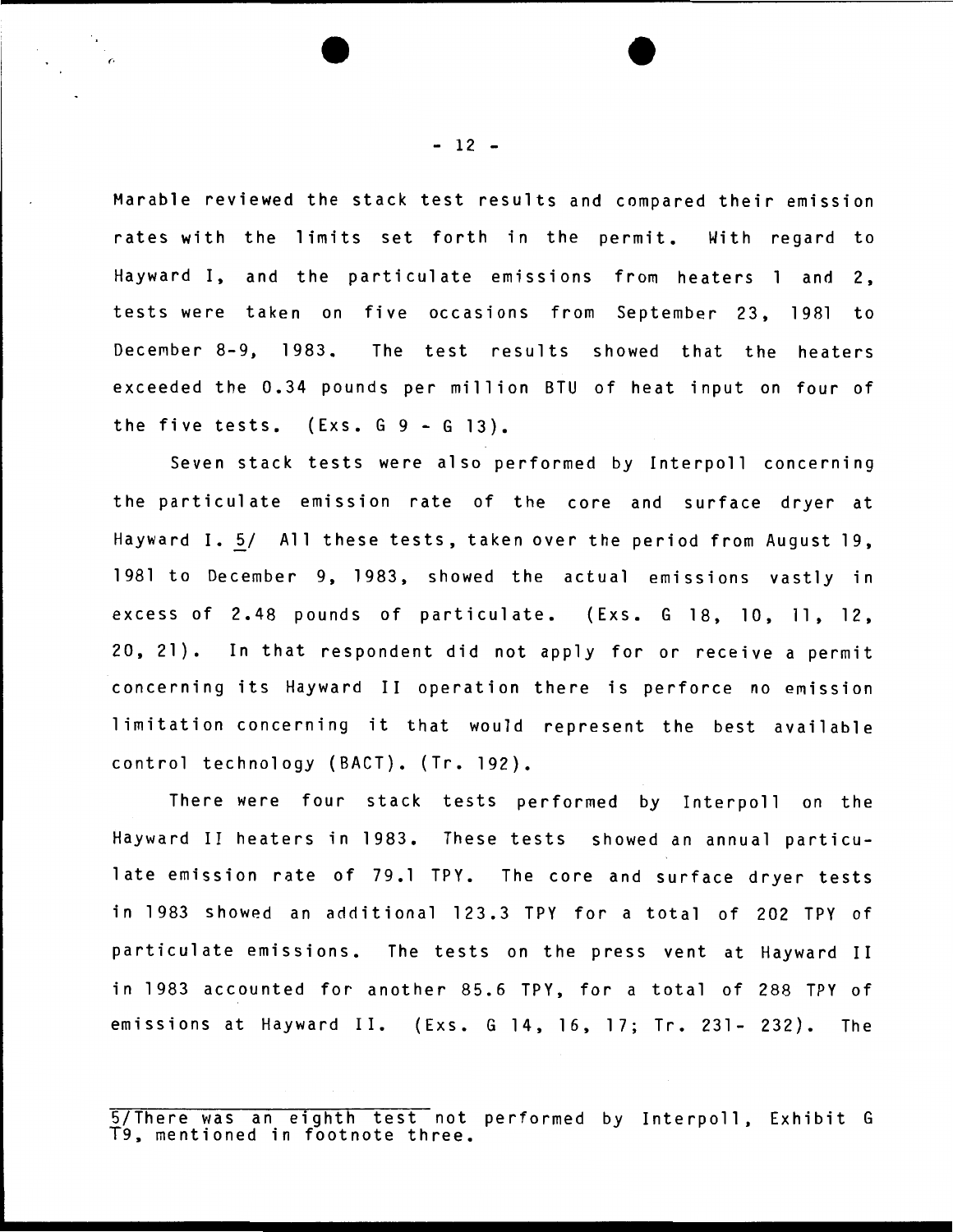tests on the Hayward II equipment occurred in spring and fall of 1983.

Much controversy swirls about the reliability of the stack test results, including Marable's competence to interpret them and reach conclusions. Challenges to Marable's abilities by respondent were that he lacked previous experience in evaluating wood product plants with regard to particulate emissions or VOC; that he had no experience evaluating wood product plants with regard to compliance of any applicable legal requirements, that he had no previous experience in determining whether or not a wood plant was meeting the terms and conditions of an applicable permit; that since Marable's employment with EPA he only had visited five manufacturing plants; (the record, however, shows that he visited some of them several times); that none was a wood processing plant; that Marable did not visit respondent's plant; and that he could not relate anything about the structure of the plant. (Tr. 244 - 254; Resp. Op. Br. at 17-18). The principal question, however, is whether or not the witness possessed a sufficient degree of competence to know what the emission limitations were as expressed in the permit, to analyze the stack tests results, and be able to reach valid conclusions concerning whether or not respondent exceeded the 1 imitations concerning Hayward I, in addition to being able to determine any increase in the total Hayward emissions resulting from the Hayward II operation. Regarding Marable's qualifications, he received a Master's Degree

 $- 13 -$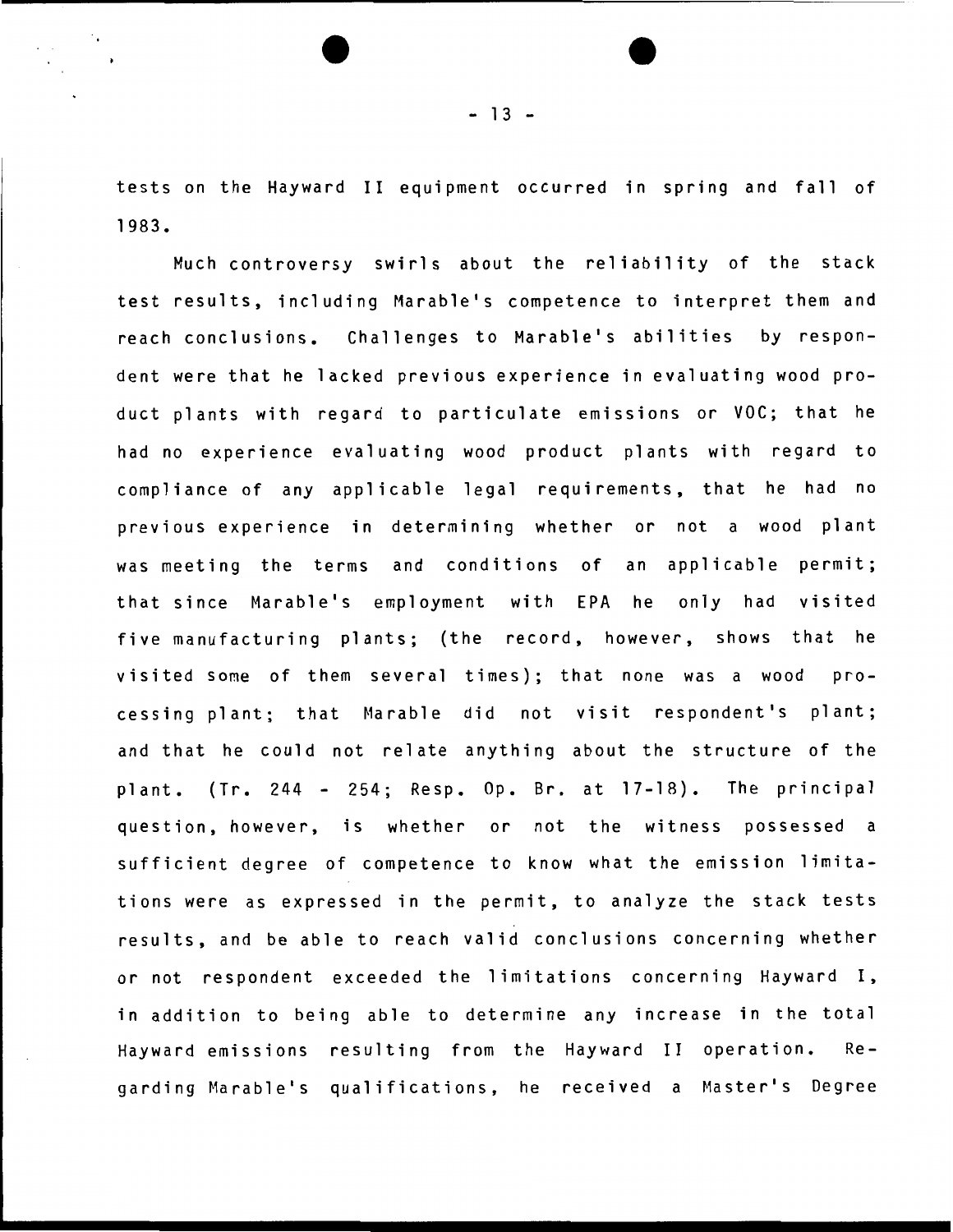in Environmental Engineering from the Illinois Institute of Technology in 1983, and he has been an Environmental Engineer with EPA for three years. He has taken about five EPA training courses, some relating to particulate sampling, and he has attended conferences at which papers were presented on particulate and VOC emissions. Marable has witnessed about 10 stack tests. During his EPA particulate training course he personally, in connection with two other people, performed an actual stack test. In training for his Master's Degree, during a course dealing with particulate sampling, he performed another stack test. Marable has reviewed about 100 stack test results, with such review encompassing whether or not EPA methods were followed in the testing. In the past year he reviewed about 30 tests, more than half of which were stack tests for particulate matter. He reviewed the stack test results in this proceeding to determine if the testing methods prescribed in 40 C.F.R. Part 60 were used. (Tr. 138 - 139, 146 - 148, 402-403). It is found that Marable was qualified by training and experience to make a judgment concerning the validity of the stack test results and whether or not they showed that respondent's Hayward I operations were exceeding emission limits and to what extent the Hayward II operations contributed to excess emissions. (Marable's credibility is discussed below under the Conclusions of Law.)

Respondent also assails the reliability of the stack test results. (Resp. Op. Br. at 22-33; Resp. Reply Br. at 2-6). Regarding the chain of custody challenge, the black and white of

- 14 -

..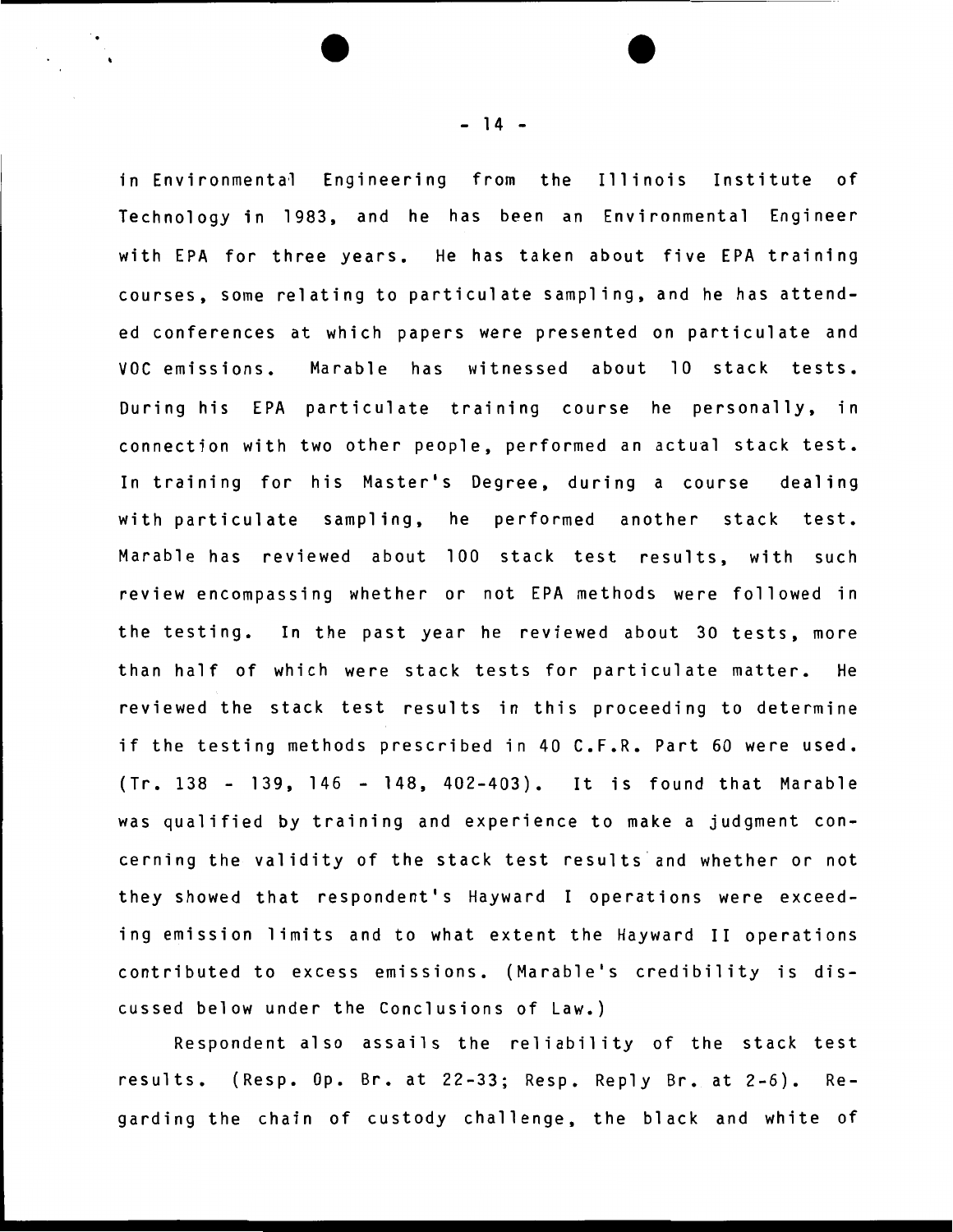the results state that they were done by Interpoll; that some of the tests were conducted by a team under the direction of Lonnes; that they were conducted for compliance purposes; and that the tests were witnessed by DNR. Lonnes did not receive permission from respondent to release the stack test results to EPA. (Tr. 183, 440, 484). Marable was asked the question: "Did you receive the stack test reports from either Louisiana-Pacific or the Wisconsin Department of Natural Resources for the Hayward plant?" The answer was in one word "yes." (Tr. 170). It is not absolutely clear from the response whether or not all stack test results were received from the respondent or DNR. Clarification followed. Marable is the engineer assigned by EPA to work cases, among others, in the State of Wisconsin; that he has received stack test results from that State; that DNR is the major source of stack test results; that it is a regular practice to obtain stack tests from DNR; that he received some of the stack test results at issue from Joe Perez and Joe Brehm of DNR; that these two individuals reviewed the stack test results; that the rest of the test results were mailed to him by Candy Strank or Howard Hoffmeister of DNR; and that Marable reviewed the stack test results. (Tr. 178, 214, 408 - 409). The finding that DNR reviewed the stack test results is buttressed by the fact that handprinted changes on some of the stack test results, more of which will be said below, bore the inscription "DNR" in the same style of handprinting as the changes. The record is devoid of any convincing evidence which would show a reason why Marable would fabricate his testimony or that DNR would tamper falsely with the

 $- 15 -$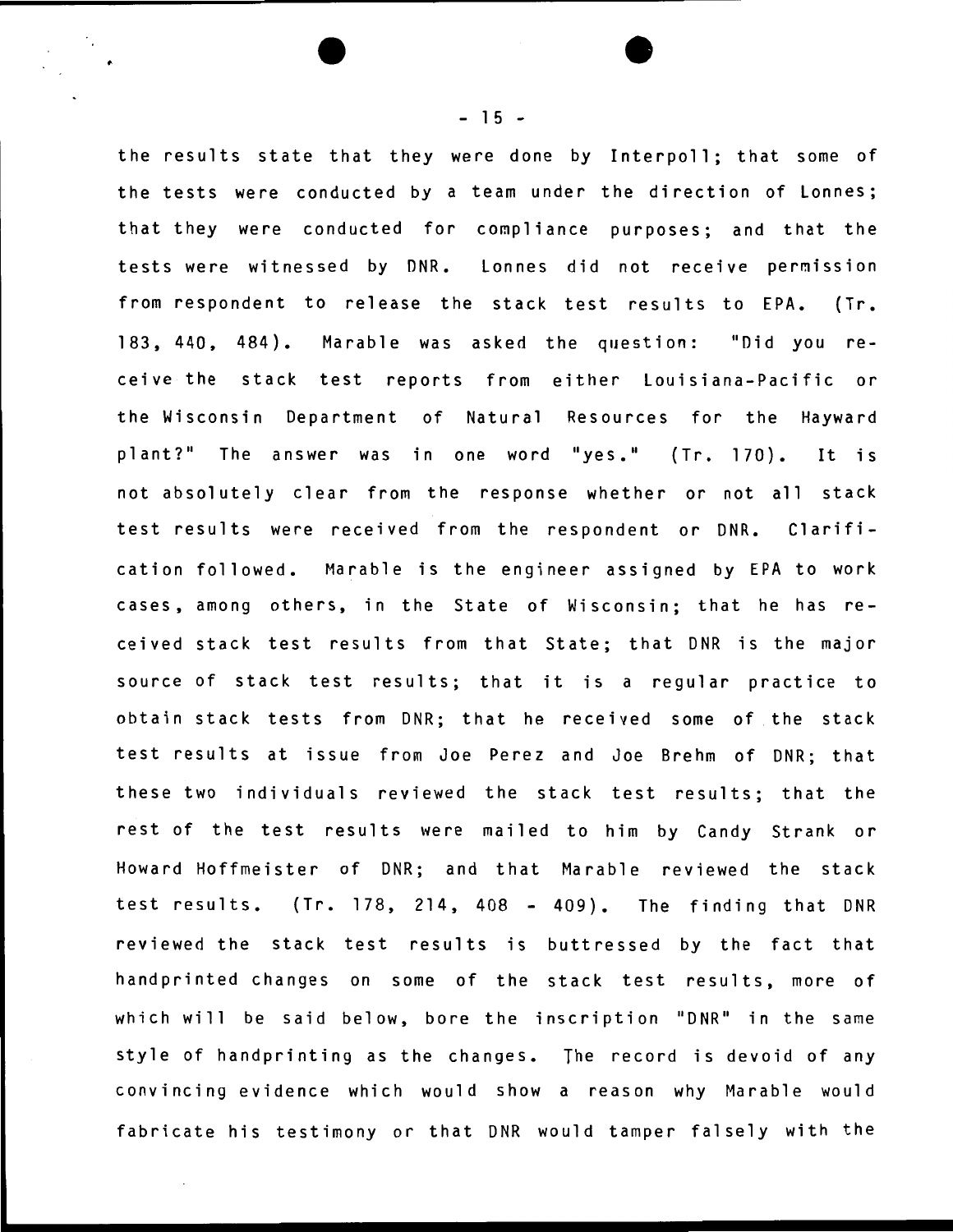test results. Additionally, respondent's witness, Lonnes, other than his testimony concerning not receiving permission to release the test data to EPA, was unenlightening on the chain of custody question. Respondent did not come forward with evidence to rebut complainant's contention. The preponderance of the evidence establishes that Exhibits G 9 - G 22 represent stack test results from respondent's facility; that they were conducted for compliance purposes; that the results were sent by respondent to DNR where they were reviewed; and that these reviewed results were obtained by EPA from DNR. It would have bolstered complainant's position if it had produced witnesses from DNR, who were located in the same building where the hearing was held. However, the failure of complainant to produce such evidence is not fatal and does not make the test results unreliable when laid alongside all other evidence tending to show the chain of custody from Interpoll to EPA.

Respondent also attacks the reliability of the test results because they contained handprinted alterations, which changes, or additions, were not on the copies of the same stack test results in respondent's possession at the hearing. (Resp. Op. Br. at 31-32; Tr. 306-332). As found above, the handprinted changes that appeared on the copies of complainant's copies of the stack test results were made by DNR. These changes were miniscule in number when compared with the total data in the results. Respondent had the test results in its possession at the hearing

 $- 16 -$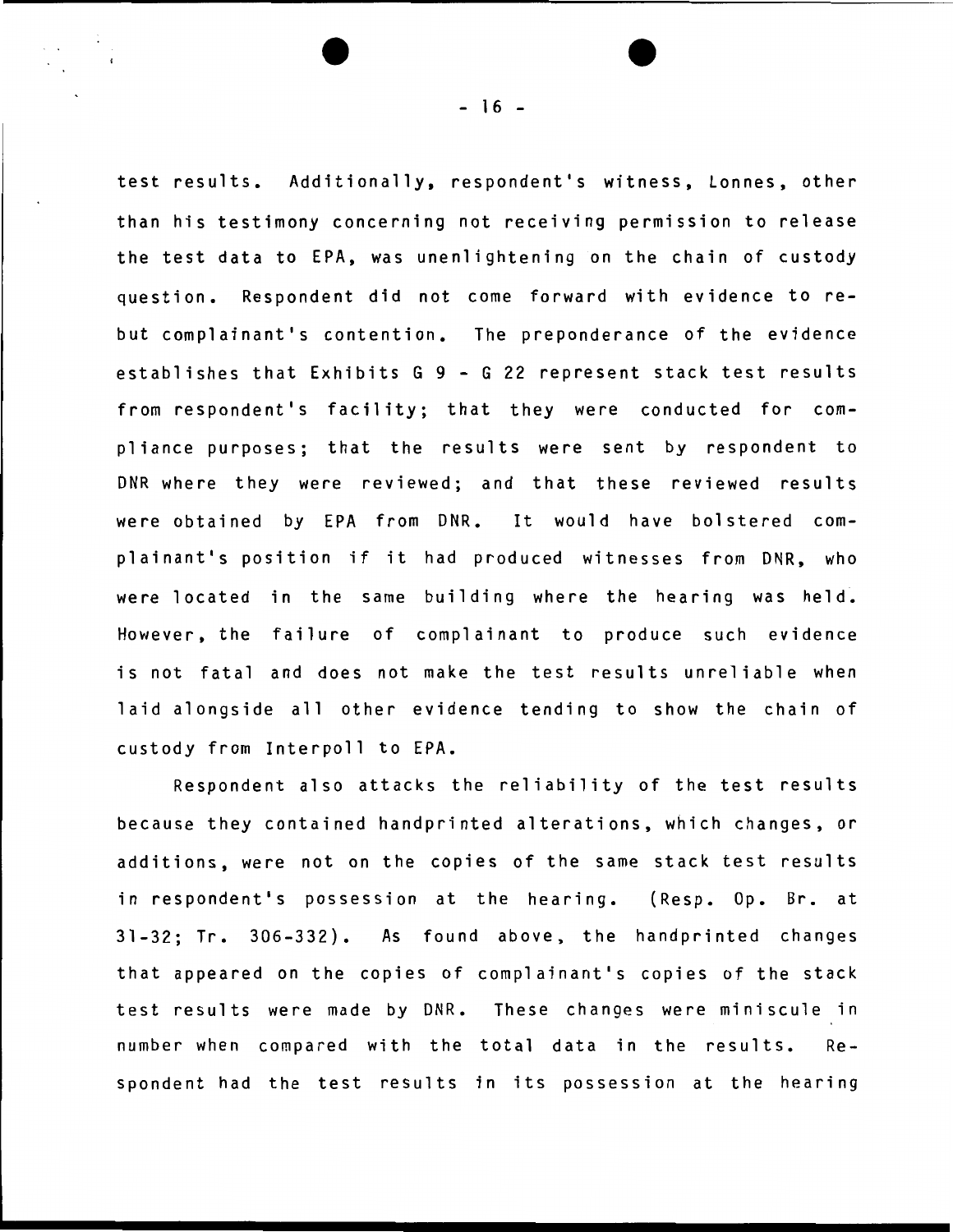which did not contain the handprinted additions and changes. These were not offered into evidence by respondent as a challenge to the emission rates set forth in Exhibits G 9- G 22. The handprinted changes or additions improved the precision and understanding of the test results submitted by Interpoll. (Tr. 400 - 402). It is found that Exhibits G 9 - G 22 are reliable and accurately reflect the results of emission tests conducted at respondent's facility.

### DISCUSSION AND CONCLUSIONS OF LAW

### Notice of Noncompliance

Section 120(a)(2)(A) of the Act, 42 u.s.c. & 7420(a)(2)(A), provides that the Administrator shall assess and collect a noncompliance penalty against every person who operates a "major stationary source" not in compliance with any emission limitation. A "major stationary source" or "major emitting facility" is defined to mean any facility or source of air pollutants which directly emits, or has the potential to emit one hundred TPY or more of any air pollutant. Section  $302(j)$ , 42 U.S.C.  $57602(j)$ ; 40 C.F.R. §52.2l(b}(l}(i). As found above, Hayward I meets this emission level, and paragraph seven of the permit also states the facility to be a "major source". Section  $120(b)(3)$ , 42 U.S.C.  $\S$ 7420(b)(3), requires, concerning the assessment and collection of a noncompliance penalty, that the Administrator ". . . give a brief but reasonably specific notice of noncompliance. . . . " to a source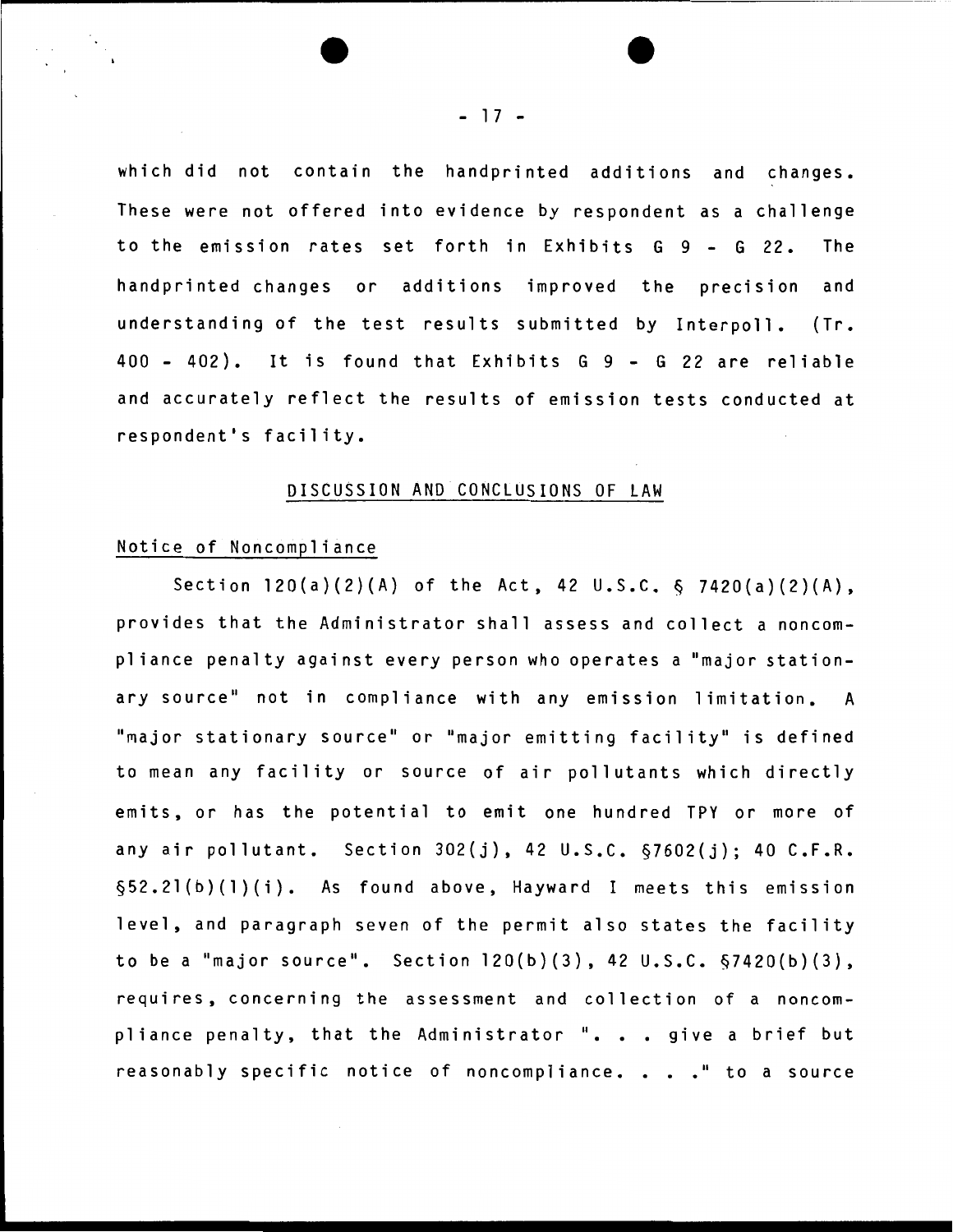not in compliance. This is amplified in the regulations, 40 C.F.R. §66.12, which, in pertinent part, provides that:

> (a) Each notice of noncompliance shall be in writing and shall include:

> > (1) A specific reference to each applicable legal requirement of which the source is in violation;

(2) A brief statement of the factual basis for the finding of violation, together with a reference to any supporting materials and a statement of when and where they may be inspected. (emphasis supplied).

The regulations, 40 C.F.R. §66.3(c), define "applicable legal requrements" to mean:

> (1) In the case of any major source, any emission limitation, emission standard, or compliance schedule under any EPA-approved State implementation plan.<br>. . . . 6/

With regard to Hayward I, the emission limitations alleged to be violated are those set out in the permit, which were issued pursuant to 40 C.F.R. §52.21 and to which the NON makes reference. This section of the regulations provides that its provisions are applicable to any SIP which has been disapproved with respect to PSD of air quality in any portion of any state where the air quality is better than the national ambient air quality standards. Wisconsin did not develop an approved SIP. Whether or not Wisconsin failed to develop its own SIP for PSO or one that was disapproved by EPA, the result is the same in that there is no approved SIP for PSD. Therefore, the PSD regulations embraced with-

6/An NON may still be issued to a source that the Administrator aetermines is in violation of an applicable legal requirement and which is located in a state without an approved Section 120 program. 40 C.F.R. §66.ll(a).

- 18 -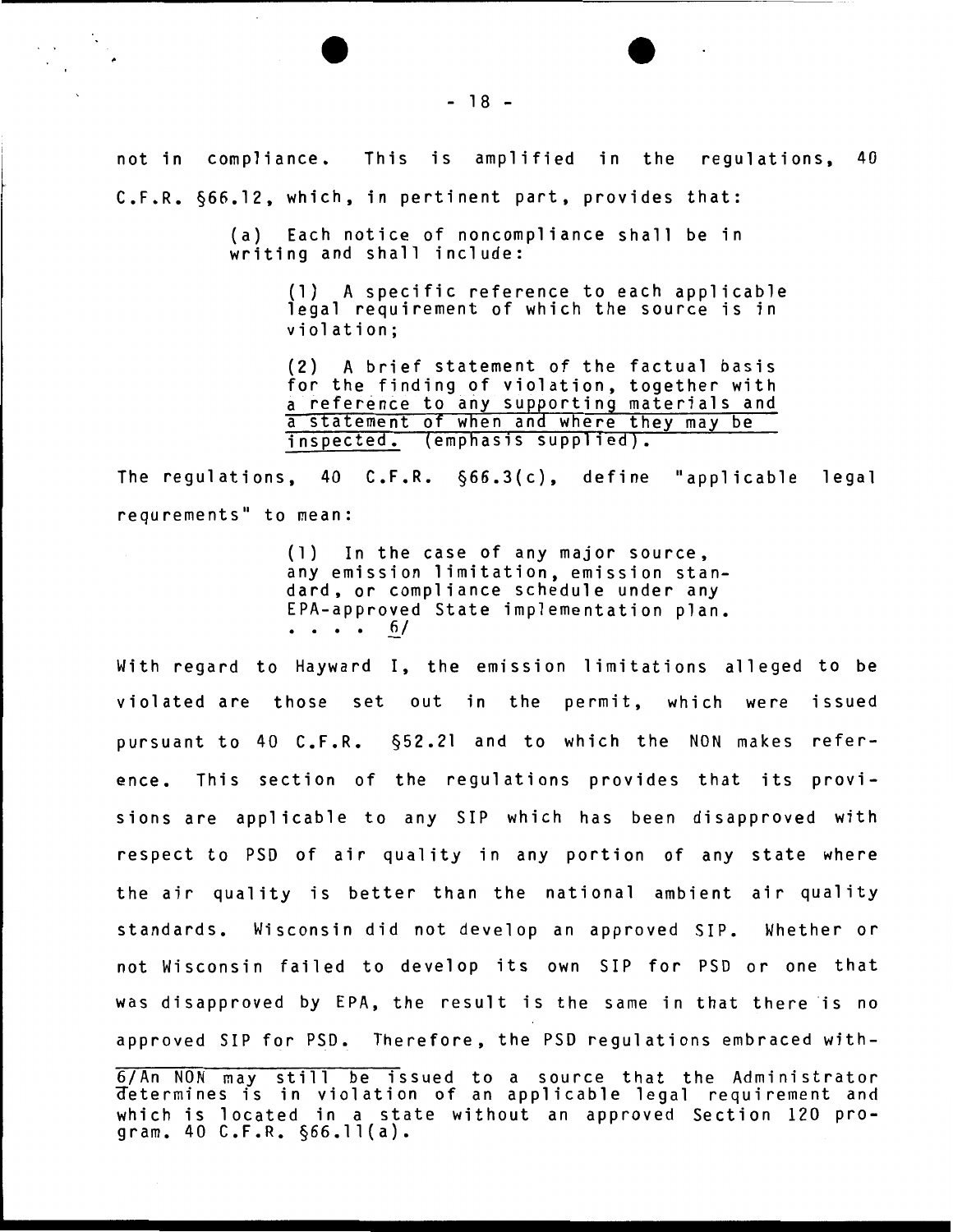in "[t]he provisions of  $\S 52.21(b)$  through (w) are hereby incorporated and made part of the applicable state plan for the State of Wisconsin." 40 C.F.R. §52.2581(b). Respondent, a major source, is entitled to receive a brief but reasonably specific notice, as supplemented by the regulations, of any emission limitation that the Administrator alleges has been violated.

The mathematical error in the NON concerning the emission limitation for the heaters did not deprive respondent of adequate notice of the legal requirements concerning this equipment. The NON set forth examples of allowed emission rates. In so doing there were asterisk references to the "emission limit" in paragraphs 11 and 12 of the permit and the mathematical conversion made by complainant. Respondent had the permit in its possession since December 1979 and it could have referred to it concerning the emission limitations in paragraphs 11 and 12 which set out the applicable legal requirements. Respondent is charged with knowledge of the limits set forth in the permit. Oil igence would have put respondent on notice immediately that something was awry with the examples set forth concerning the emission limit for the heaters. Additionally, the NON specifically advised respondent where and when the information could be inspected upon which the Administrator based the NON. Further, respondent had in its possession the stack test results sent to it by Interpoll. Additionally, the mathematical conversion error in the NON was not of sufficient gravity to be a deprivation to the respondent. The error was mathematical, not of substance, and pertained to the heater violations only. The rest of the NON was adequate to give notice to

•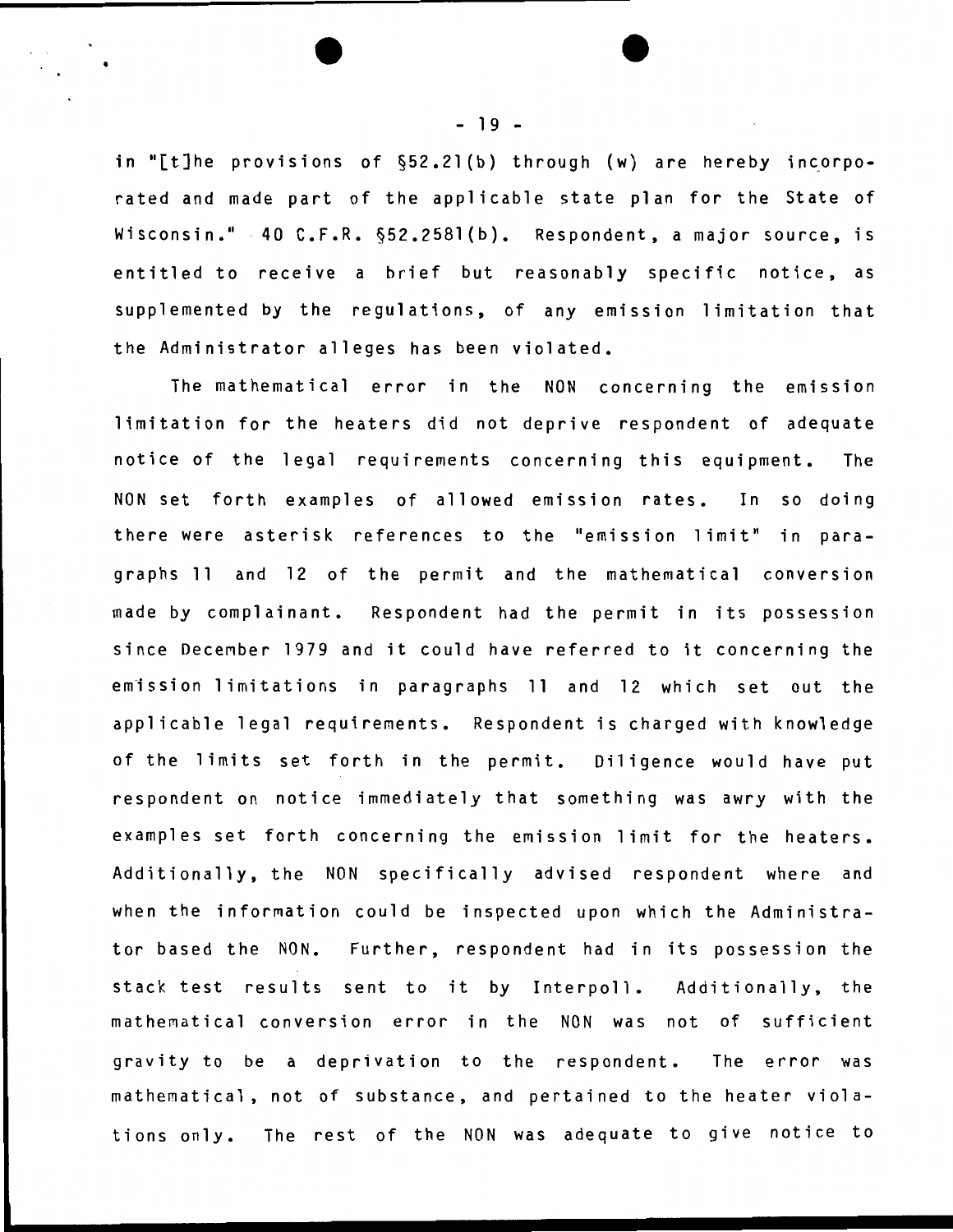respondent of the violations charged. On the facts of this case, where there is an inconsistency in an emission limit stated in a NON, pertaining to one of the violations, and those limits stated in the permit, the latter controls. The NON gave respondent the opportunity to inspect documents before the matter was litigated. Respondent knew, or should have known, from the NON, and other data available to it, those emission limits which were the basis of the heater violations. Further, the NON is analogous in many ways to service of process. Fed. R. Civ. P. 4 provides for the service of process in federal courts and it may be used as a benchmark. Rule 4 should be liberally construed in the interest of doing substantial justice and each case should turn on its own facts. United Food and Commercial Workers Union v. Alpha Beta Union v. Alpha Beta Company, 736 F. 2d 1371, 1382 (9th Cir. 1984). "The Federal Rules reject the approach that pleading is a game of skill in which one misstep by counsel may be decisive to the outcome and accept the principle that the purpose of pleading is to facilitate a proper decision on the merits." Conley v. Gibson, 355 U.S. 41, 48 (1957). The hearing stage is too late in the day for respondent to assert that it has been prejudiced by lack of, or improper notice. Procedural due process is not a fixed star in the constitutional constellation. It varies with the facts of the individual case. For the reasons raised on brief, complainant submits that respondent manufactured the due process notice argument. (Comp. Reply Br. at 12-15) The ALJ does not concur that respondent's position was contrived. However, consi-

 $- 20 -$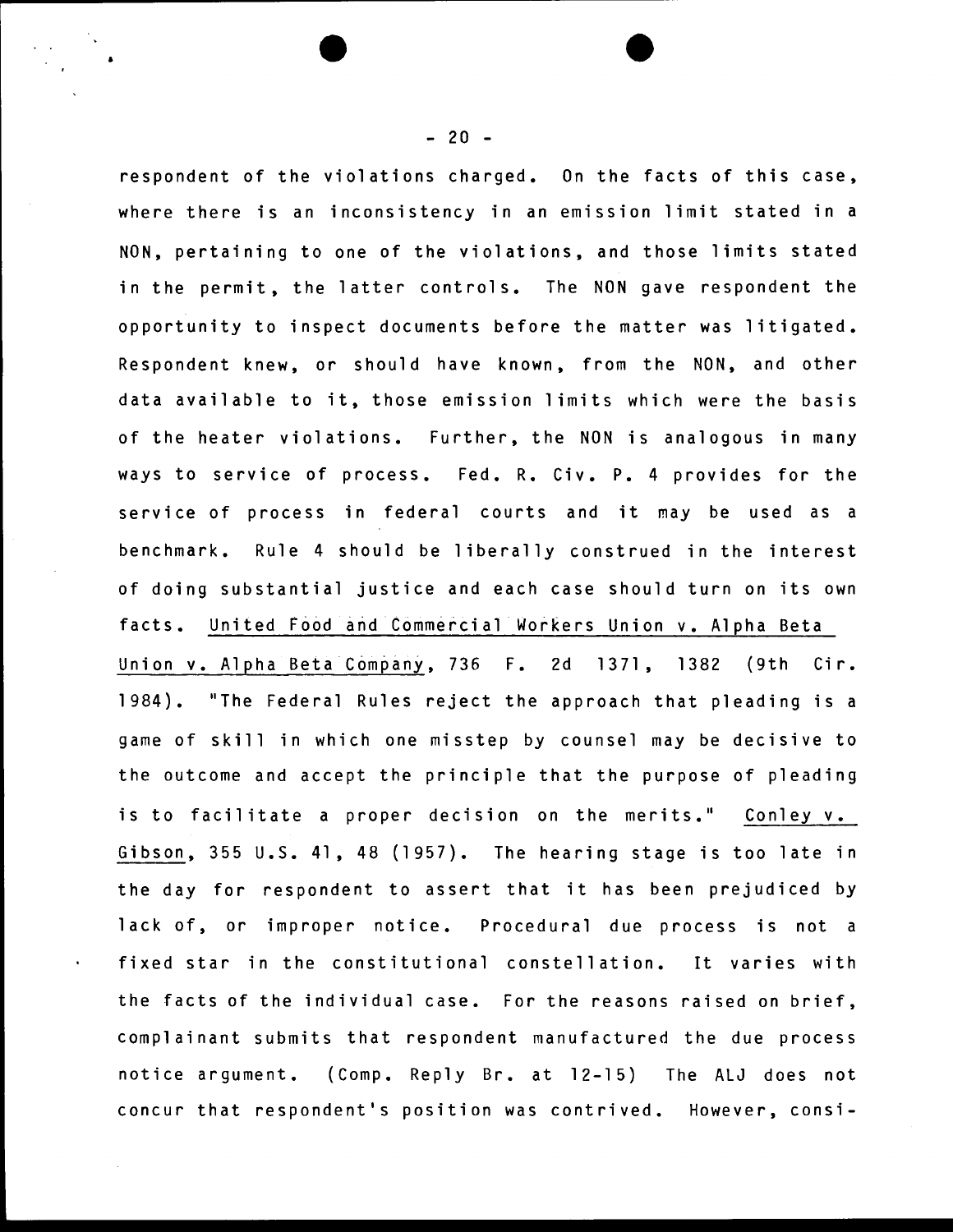dering the totality of circumstances here, respondent had adequate notice of the alleged violations; it was able to make a defense; it should have been aware of the mathematical error, but in any event it was not harmed by same; and due process was satisfied.

#### Stack Test Results

The mere allegation by respondent that offered evidence may be hearsay is not a basis for its exclusion. The test is found in the Consolidated Rules of Practice which provide; in pertinent part, that the Presiding Officer shall admit all evidence which is not "otherwise unreliable or of little probative value." 40 C.F.R. §22.22. Concerning Marable's testimony and the stack test results, respondent urges that Marable is not a credible witness. It is alleged that Marable was aware of certain reports being "riddled with errors" and he did not withdraw an affidavit or disclose the purported error. (Resp. Op. Br. at 21) Marable's testimony was that he was aware of "problems with the Mogul tests." (Tr. 304-305). The test reports at issue are those of Interpoll, not Mogul. Respondent continues to argue that the portion of Marable's testimony which most clearly demonstrates "his untruthfulness and inherent unreliability" was his mathematical error concerning the emission limit in the NON (4.46 pounds per hour instead of 0.34 pounds per million BTU of heat in-

#### $-21 -$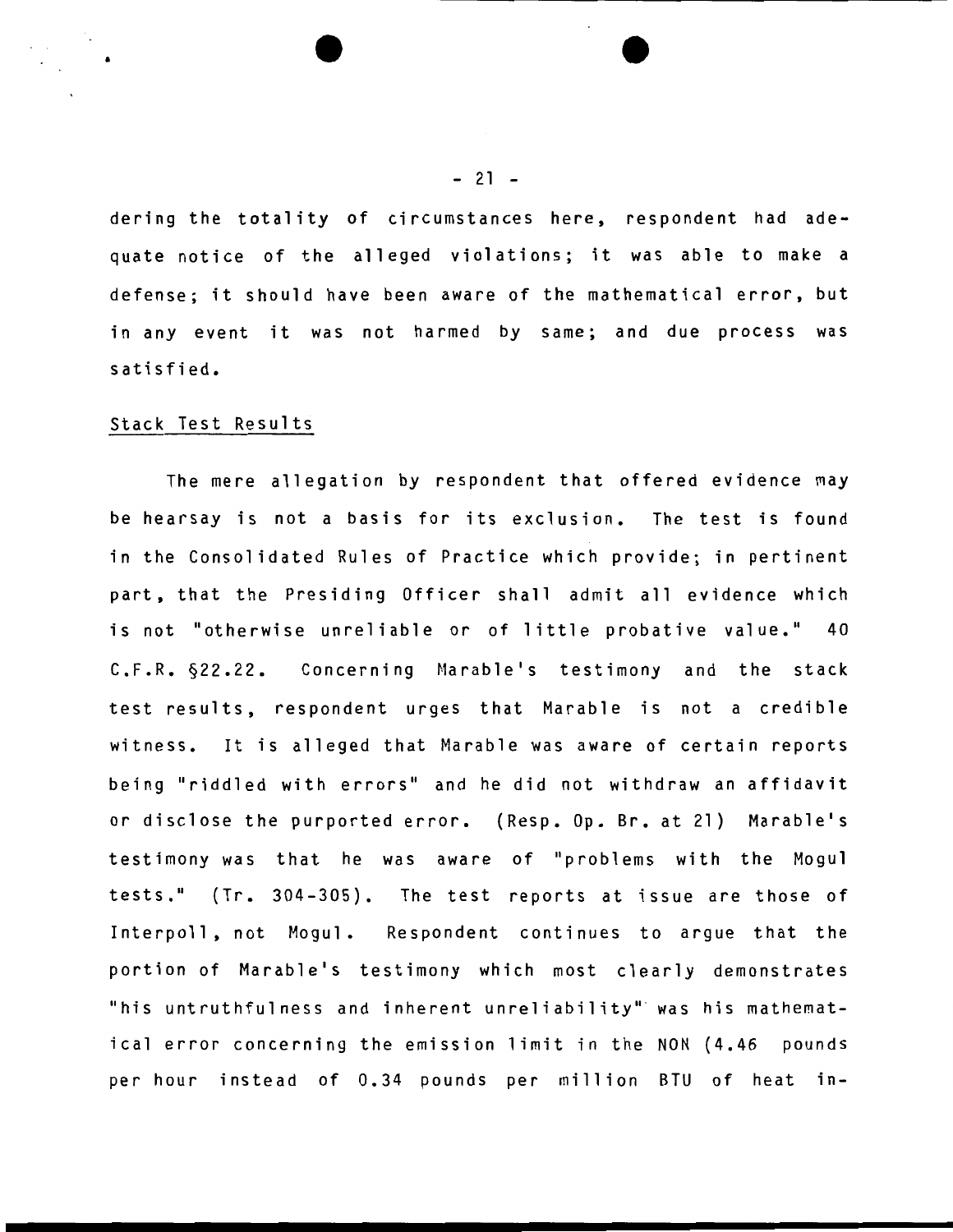put), his subsequent knowledge of this error, and failure to take steps to disclose the mistake. Respondent cites the principle that where a witness has testified falsely to some material matter his testimony in other respects should be disregarded unless corroborated by some other proof. (Resp. Op. Br. at 21-22). Marable's mathematical error was in the NON, and for reasons stated above it was not of such moment to have the adverse impact respondent would attribute to it. Stated broadly, those factors to be considered in determining the credibility of a witness are: (1) his appearance, manner and demeanor of the witness while testifying; (2) his apparent frankness and intelligence; (3) his capacity for consecutive narration of the acts or events; (4) the advantages he appears to have had for gaining accurate information on the subject; (5) the accuracy or retentiveness of his memory as well as the lapse of time affecting it; and (6) even the intonation of his voice and his positiveness or uncertainty in testifying. 81 Am. Jur. 2d, Witnesses, §662. Even assuming, without concluding, that Marable testified falsely on a material issue, it is permissive, not mandatory, for the jury to reject the rest of the witness' testimony. 7/ 81 Am. Jur. 2d, Witnesses, §§659, 669. At times Marable may have appeared to be nervous or

 $- 22 -$ 

*<sup>71</sup>* The ALJ acts in the same capacity as a jury and makes the findings or fact in addition to the conclusions of law.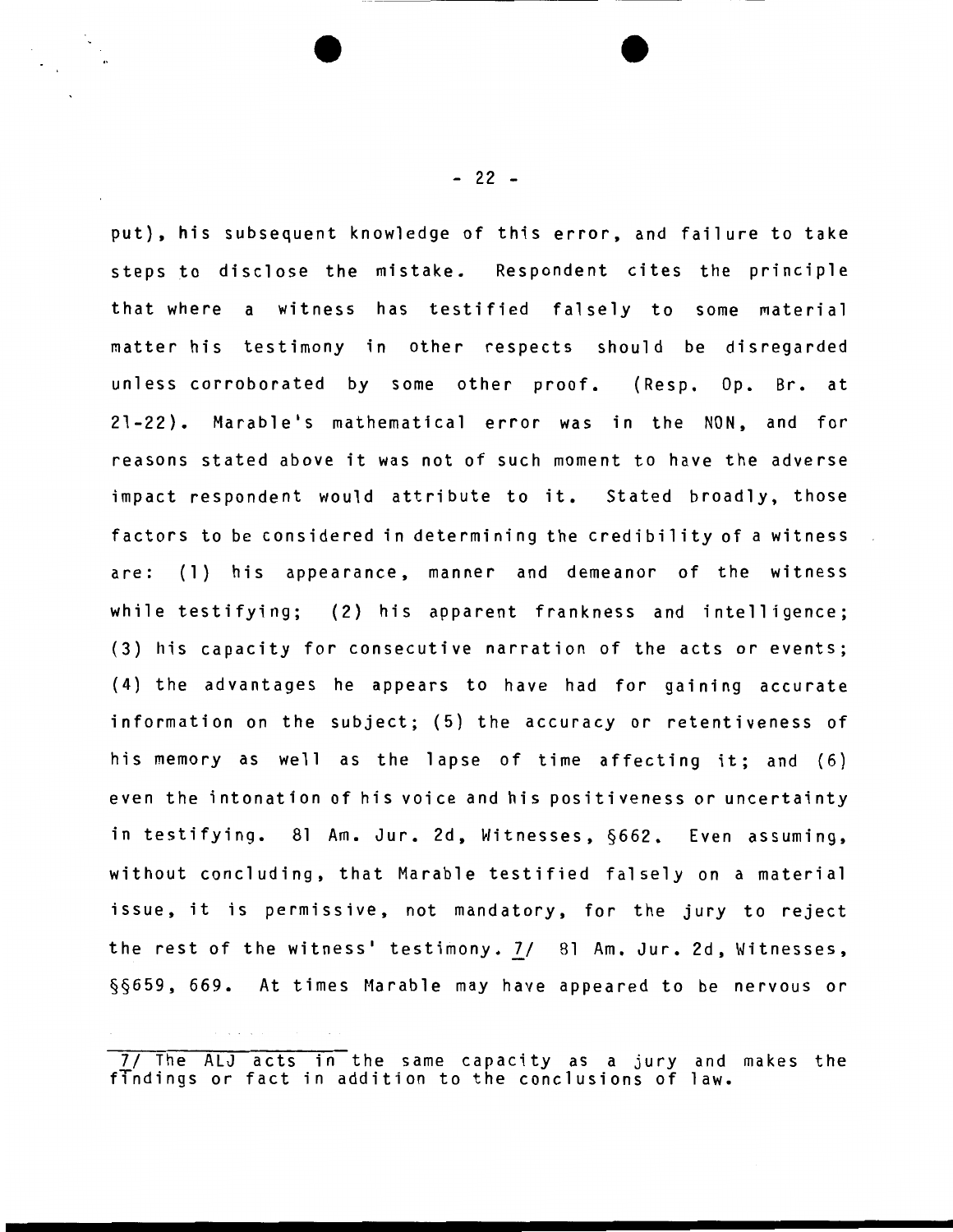uncertain. However, this was due to the nature of the cross examination. A blemish here or an imperfection there does not destroy the credibility of a witness. The ALJ found Marable to be overall a credible witness, particularly on the core issue of the stack test results.

The stack tests were conducted by Interpoll in accordance with 40 C.F.R. Part 60, Appendix A, as required by paragraph 17(b) of the permit, which provides that such test methods shall be used to determine compliance among others, with paragraphs 11 (a) and 12(a) of that document. The stack test results themselves state that they were compliance tests, many of which performed under the direction of Lonnes. Paragraph 17(c) of the permit required the performance tests to be based upon "representative performance" and that operations during startups, malfunctions and the like shall not constitute "representative conditions." It is logical, proper and fair to assume, for compliance purposes, that the tests were conducted under the "representative conditions" or the production limitation of 10 tons of waferboard production per hour during the course of the test. This is in accordance with paragraph ll(b) of the permit which allows a 10 ton per hour waferboard production on an average annual basis. A long term average may be obtained from short term indicia in the form of valid periodic stack testing.

 $- 23 -$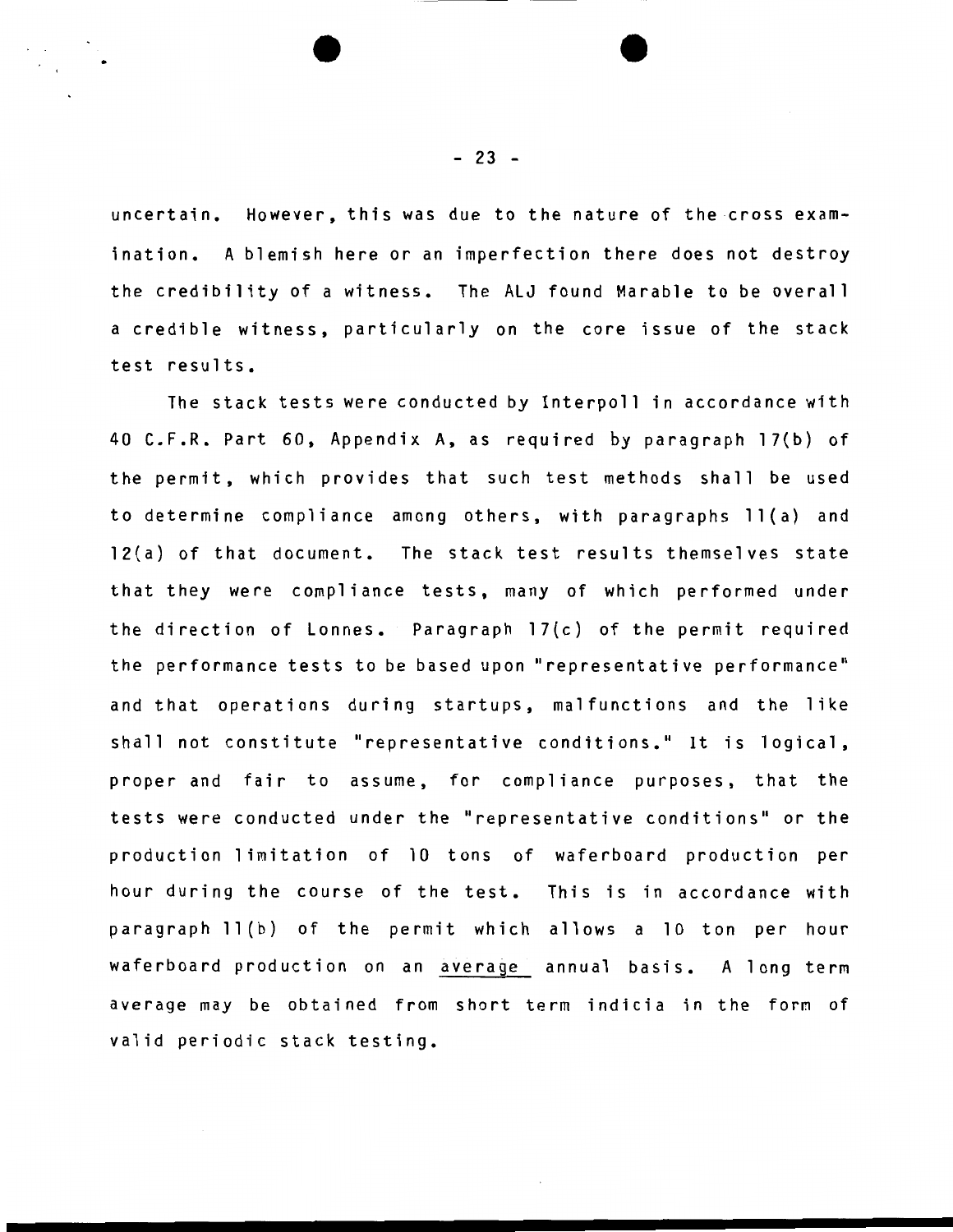The ideal situation, of course, would be to monitor emissions continually. This is implied by Lonnes, who contended that his own tests, apparently with reference to the various types of respondent's equipment tested, were only representative of emissions for the time when such tests were being conducted. (Tr. 453-454). Continuous testing, however, would be a burdensome and almost impossible task. A reliable substitute is periodic sampling or stack testing, and in the absence of convincing rebuttable evidence it is sufficient to establish a violation as it is based upon data for average annual conditions. Where as here, when complainant has made a prima facie case that the stack tests were conducted under representative performance, and show a violation of the emission limits, it is fair and reasonable to shift the burden to respondent to come forward with rebutting evidence to show that the conditions under which the tests were conducted were not representative. Respondent maintains production records are essential to determine compliance. (Resp. Reply Br. at 7). Assuming arguendo this to be correct, where a respondent does not produce evidence which may cast serious doubt on the validity of the test results it should be estopped to deny that test results. The party in the best position to present the requisite evidence should bear the

- 24 -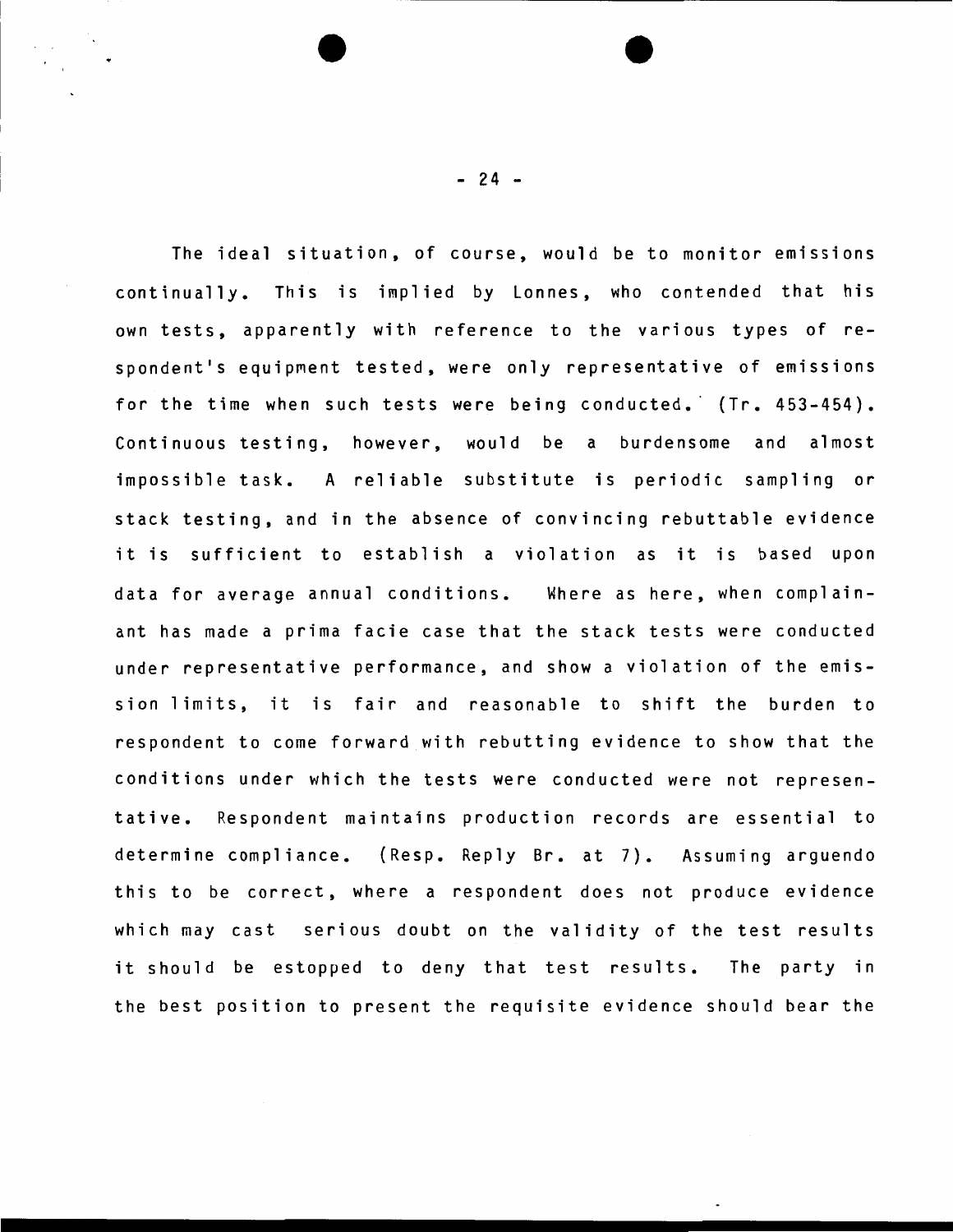burden of proof. United States v. Continential Insurance Co., 776 F. 2d 962, 964 (11th Cir. 1985); Environmental Defense Fund Inc. v. EPA, 548 F. 2d 998, 1004 (D.C. Cir. 1976); Commonwealth of Puerto Rico v. Federal Maritime Commission, 468 F. 2d 872, 881 (D. C. Cir. 1972). Not to accept the representative nature of the test conditions and the validity of test results, in the absence of persuasive evidence to the contrary, would place insuperable barriers in the path of EPA in enforcement of the Act, which is remedial legislation concerned directly with the public interest.

With regard to the heaters, it has been concluded above that respondent was not misled by the mathematical error in the NON. It was aware of the emission limitation expressed in paragraph 12(a) of the permit; that particulate emissions should not exceed .34 pounds per million BTU of actual heat input. The test results established that respondent's equipment exceeded the emissions limitation which was a violation. Lonnes, respondent's expert witness, conceded that the paragraph 12(a) limitation is a valid emission limitation of particulate matter. (Tr. 368-370). Many of the stack tests, upon which the violations were premised, were conducted under his direction. The tests extended over a period of time to account for any seasonal variations. The respondent had adequate notice of the emission limitations concerning the heaters and an opportunity to defend against the violation.

 $- 25 -$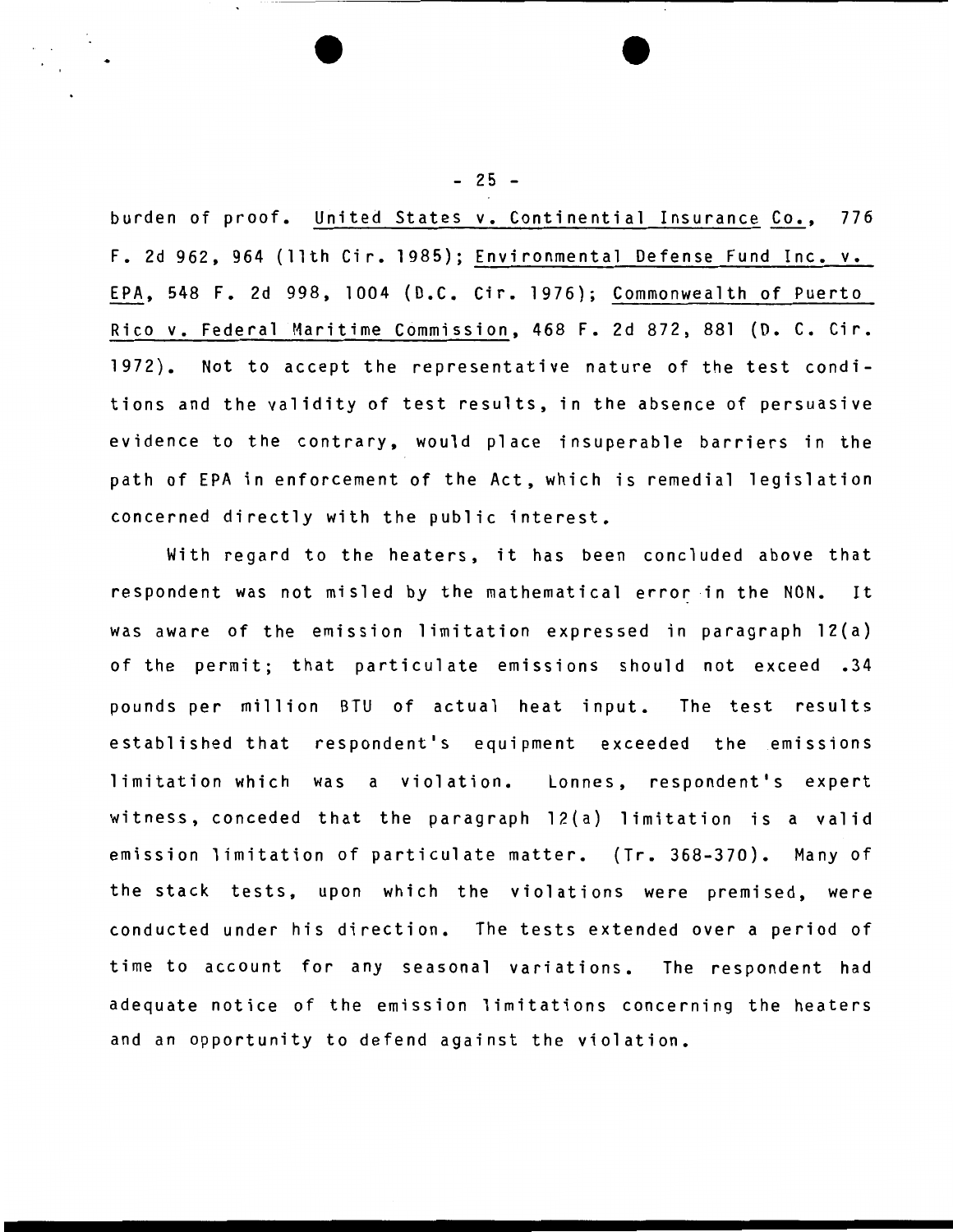With reference to Hayward II, a "stationary source" means "any building, structure, facility, or installation which emits or may emit any air pollutant subject to regulation under the Act." 40 C.F.R. §52.2l(b)(5). "Building, structure, facility or installation" means "all of the pollutant emitting activities which belong to the same industrial grouping, are located on one or more contiguous or adjacent properties, and are under the control of the same person  $\ldots$  . " 40 C.F.R.  $\S 52.21(b)(6)$ . The Act also provides, in pertinent part, that no major emitting facility, in which "construction" is commenced after August 7, 1977, may be constructed unless a permit has been issued for the proposed facility setting forth emission limitations for the facility. The facility is also subject to the best available control technology for each pollutant subject to regulation. Section 165(a)(l)(4), 42 U.S.C. §7475(a)(1)(4). The regulations also provide that the owner or operator of a proposed source or modification shall submit all information to make any determination under Section 52.21. 40 C.F.R. §52.2l{n).

"Construction" when used in connection with any source or facility includes "modification." Section 169(2)(C), 42 U.S.C. §7479(2)(C). "Modification" means "any physical change in, or change in the method of operation of, a stationary source which increases the amount of any air pollutant emitted by such source or which results in the emission of any air pollutant not previously emitted." Section 111(a)(4), 42 U.S.C.  $\S 7411(a)(4)$ . A

 $- 26 -$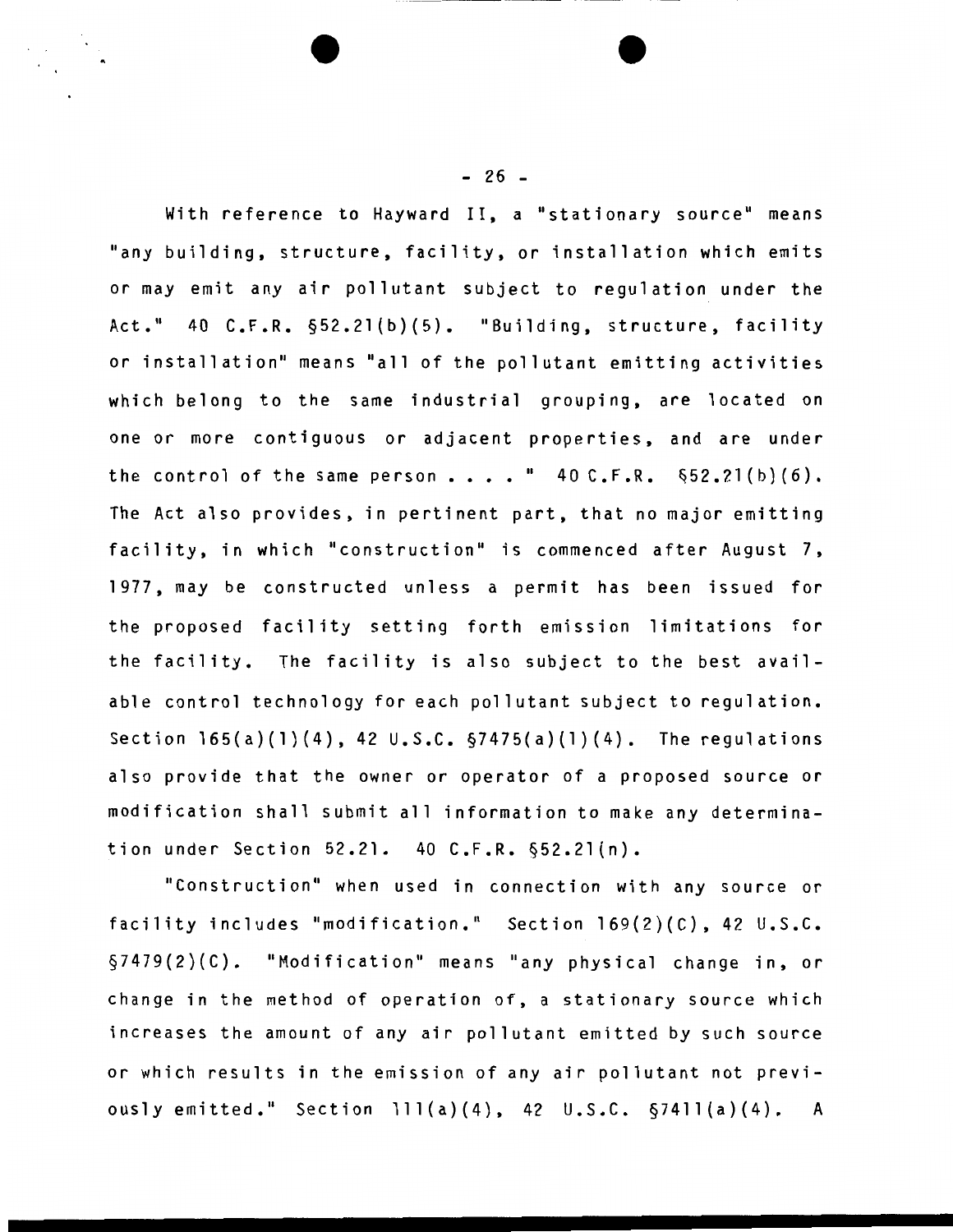"major modification" is defined by the regulations, 40 C.F.R. §52.2l(b) (2)(i) to mean:

> Any physical change in or change in the operation of a major stationary source which would result in a significant net emissions in-crease in any pollutant ••••

The word "significant" means in reference "to a net emissions increase or the potential of a source to emit" a rate of emissions that would equal or exceed the rate of emissions for specified pollutants. One of these is ozone: 40 TPY of volatile organic compound. Another is particulate matter at 25 TPY. 40 C.F.R. §50.2l(b)(23)(i). Any net emissions increase that is significant for VOC shall be considered significant for ozone. 40 C.F.R. §52.2l(b)(2)(ii). Hayward II comes within these definitions. It is a major modification to a major source subject to preconstruction review and permit requirements.

Hayward II emissions consist of both particulate matter and VOC. The evidence shows that the annual particulate emissions at Hayward II were 202 TPY, and for VOC they were 85.6 TPY. Such emissions were "significant" because they exceeded the minimum requirement of 25 TPY for particulate and 40 TPY for VOC. For the

 $- 27 -$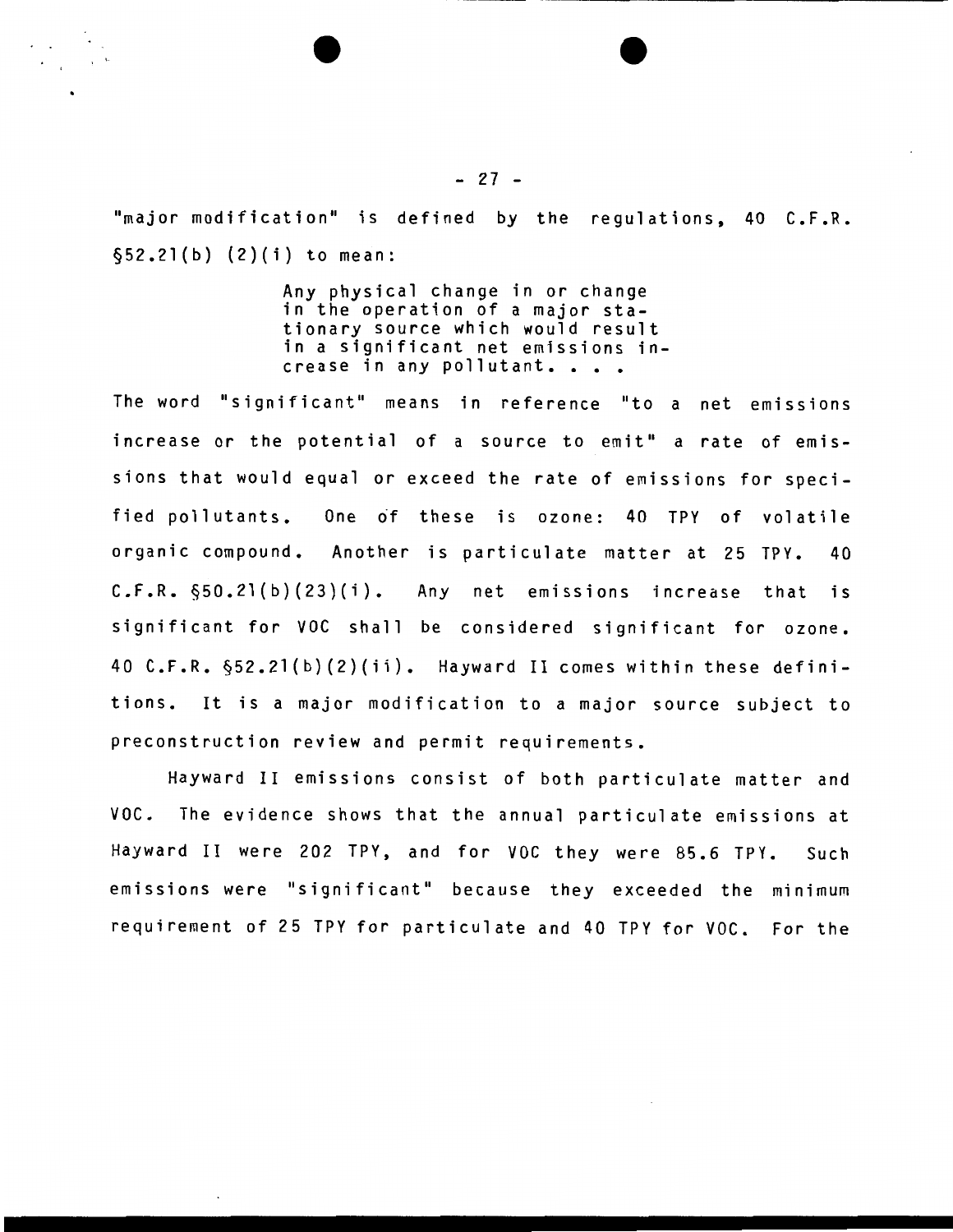reasons stated on brief respondent argues that Hayward II ". . . would be a separate source, not a modification to an existing source." (Resp. Reply Br. at 16-17). Assuming, without concluding, that Hayward II is a "separate source" respondent would still be in violation of the Act, as the evidence shows the Hayward II operation, standing alone, to be a major source in that it has the potential to emit 100 TPY or more of any air pollutant. (It emitted 288 tons in 1983.) Respondent also urges that complainant did not produce evidence to show when the Hayward II facility began operation; and that it has not been established that this portion of the operation resulted in a significant net emissions increase. (Resp. Reply Br. at 17-18). The complainant's evidence shows the Hayward II to be operating at least when the stack tests were conducted in 1983, and that these test results disclosed a certain quantity of emissions from the operations. Complainant has established a prima facie case of when the Hayward II operations began and that its emissions were significant net increases over the annual emissions of Hayward I. Respondent did come forward with rebuttal evidence in the form of construction or production data, which would show that Hayward II did not result in a significant net emissions increase. On the facts of this case, respondent

 $- 28 -$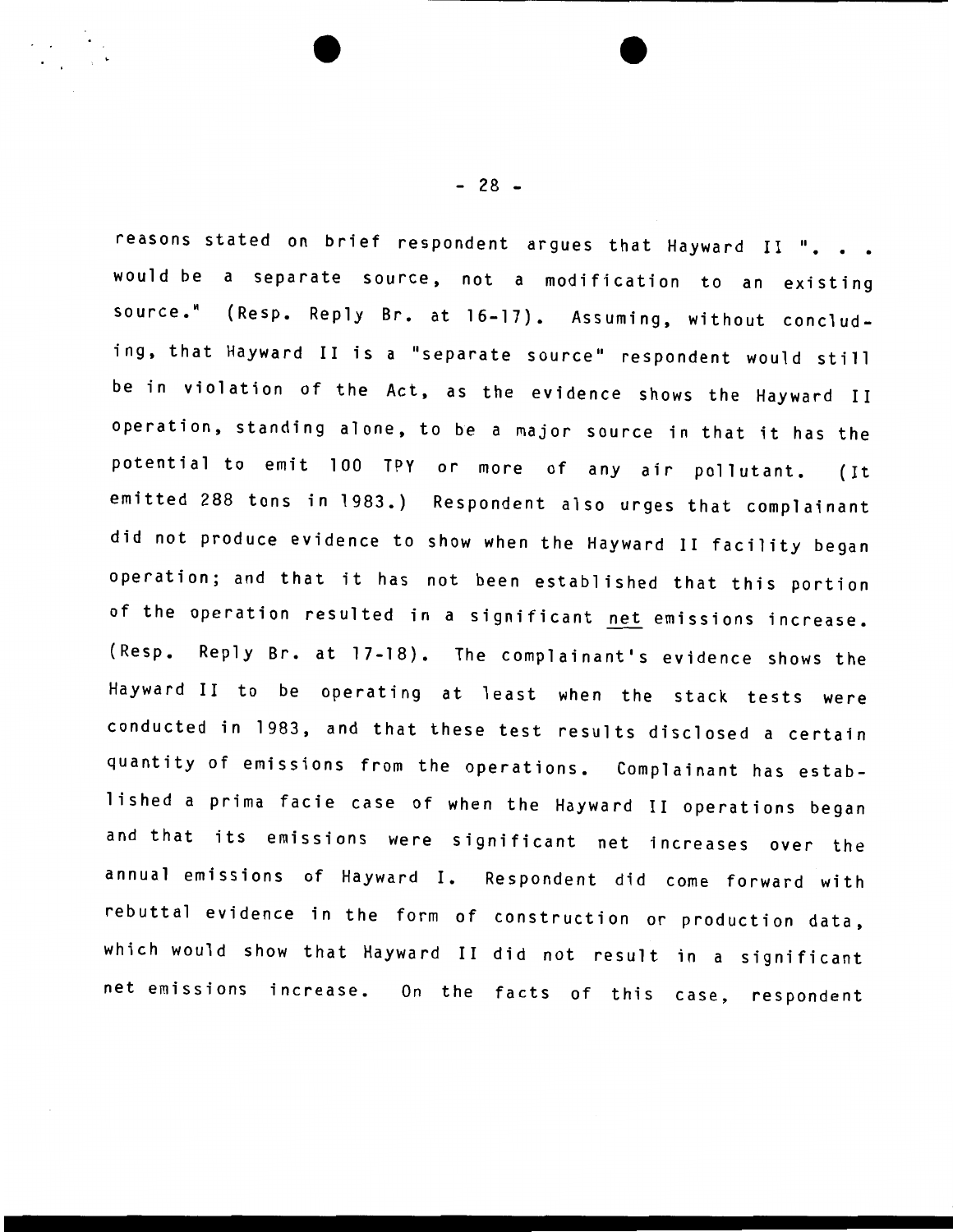stands mute at its peril. Failure to produce relevant and important evidence within respondent's peculiar control raises the presumption that if produced the evidence would be unfavorable to its cause. United States v. Johnson, 288 F. 2d 40, 45 (5th Cir. 1961); Morgan v. Gardner. 264 F. Supp. 576. 577 n. 3 (S.D. Miss. 1967). Whether or not Hayward II is viewed as a distinct production unit or as a major modification it would still require a preconstruction permit.

that: Based upon the preponderance of the evidence it is concluded

> 1. The stack tests conducted by Interpoll are accurate and reliable and establish that respondent violated the applicable legal requirements set forth in a document. issued in 1979. concerning respondent's approval to construct the Hayward I facility.

> 2. Notwithstanding the mathematical error in examples of violations found in the Notice of Noncompliance. respondent was not denied due process.

> 3. Hayward II comes within the purview of the Prevention of Significant Deterioration Program because its construction was a major modification to an existing major source.

. '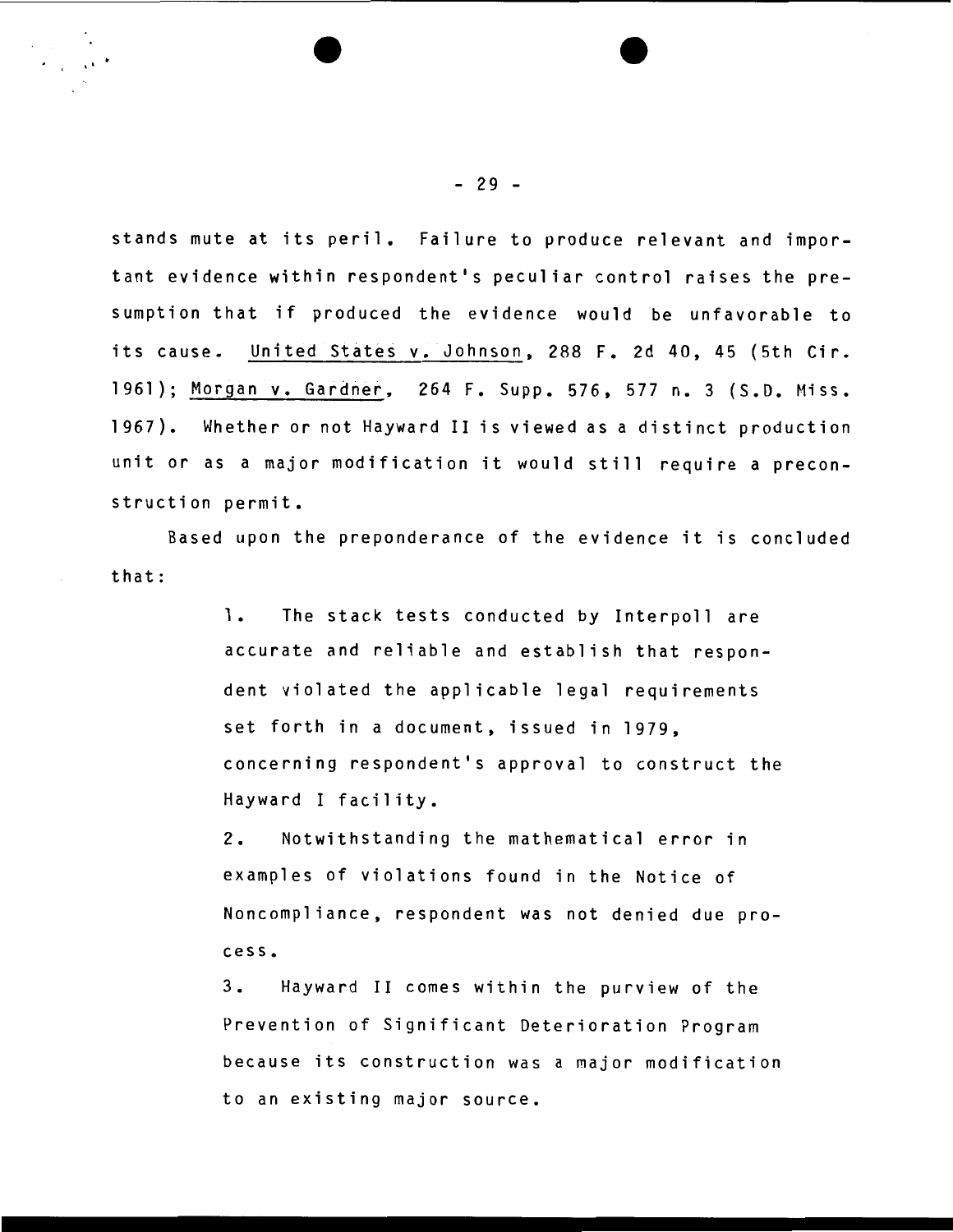4. Hayward II was constructed without an approval to construct, and accordingly lacks an emission standard which reflects the Best Available Control Technology, as required by 40 C.F.R. §52.2l(j)(3).

## ULTIMATE CONCLUSION

Respondent, Louisiana-Pacific Corporation, is subject to a noncompliance penalty under Section 120 of the Act, 42 U.S.C. §7420, for: (1) Violations of emission limits found in the approval to construct Hayward I with regard to the heaters and the core and surface dryers; and (2) for constructing Hayward II without obtaining a Prevention of Significant Deterioration approval to build and operate the facility.

Vanderheyden

Administrative Law Jud

Dated:

I" <sup>t</sup>

 $\sqrt{ax^2 + 4987}$ «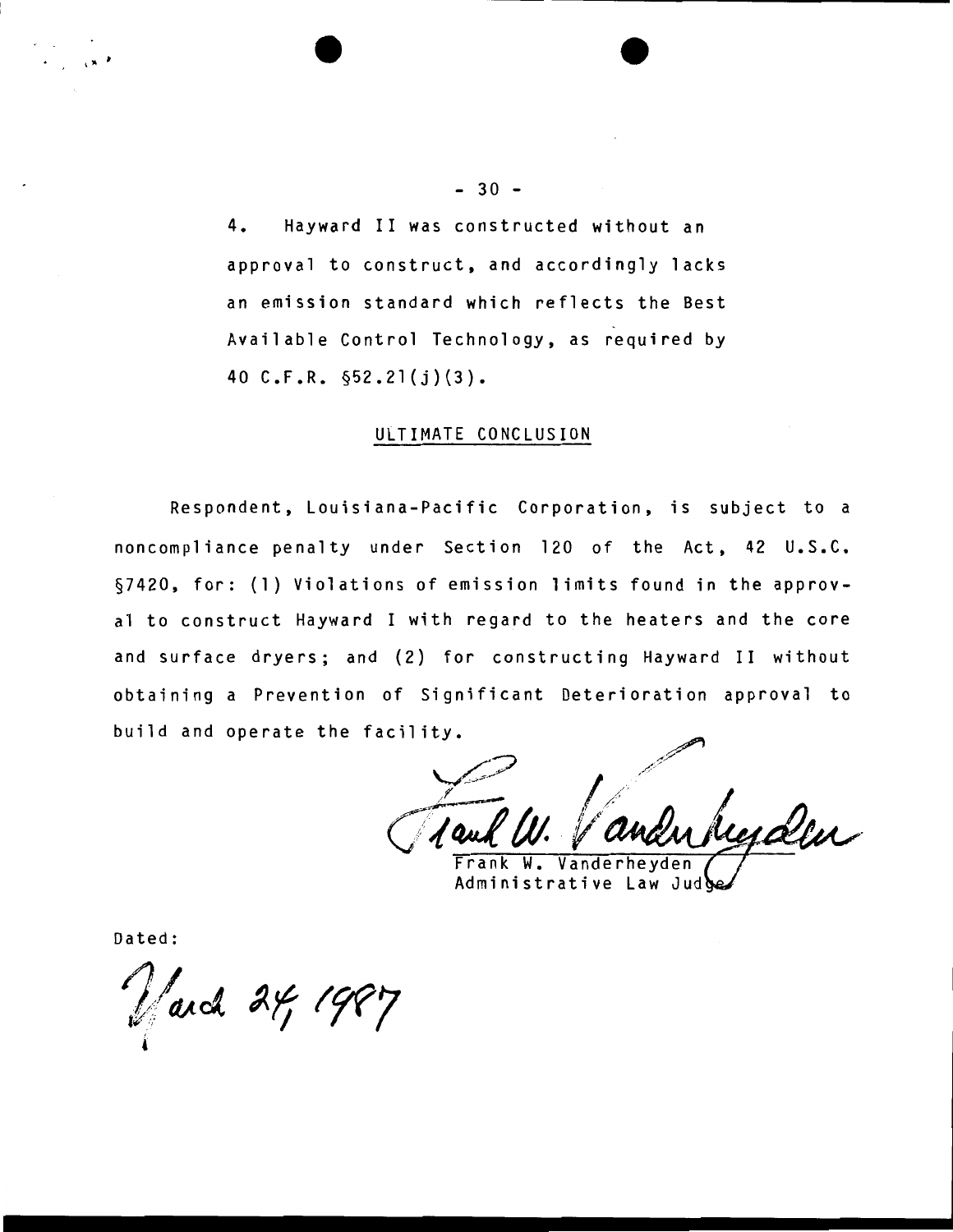## APPENDIX

 $\cdot$  .  $\cdot$ 

## UNITED STATES ENVIRONMENTAL PROTECTION AGENCY

#### REGION V

| In the Matter of:                                                                          |                                                   |
|--------------------------------------------------------------------------------------------|---------------------------------------------------|
| LOUISIANA PACIFIC CORPORATION<br>HAYWARD, WISCONSIN                                        | NOTICE OF NONCOMPLIANCE<br>$EPA - 5 - 84 - A - 2$ |
| Proceeding Pursuant to Section<br>120 of the Clean Air Act, as<br>amended [42 U.S.C. 7420] |                                                   |

#### STATUTORY AUTHORITY

This Notice of Noncompliance is issued pursuant to Section 120 of the Clean Air Act, as amended, 42 U.S.C. 7420.

## FINDING OF NONCOMPLIANCE

The Administrator of the United States Environmental Protection Agency (U.S. EPA) by the authority duly delegated to the undersigned, finds that:

- 1. The regulations for the Prevention of Significant Deterioration of Air Quality (PSD) 40 CFR 52.21 were promulgated by the Administrator on June 9, 1978, at 43 Fed. Reg. 26403.
- 2. These regulations are applicable to the construction of major stationary sources of air pollution as defined at 40 CFR 52.2l(b)(l) and to major modifications of major stationary sources as defined at 40 CFR 52.2l(b)(2)(i).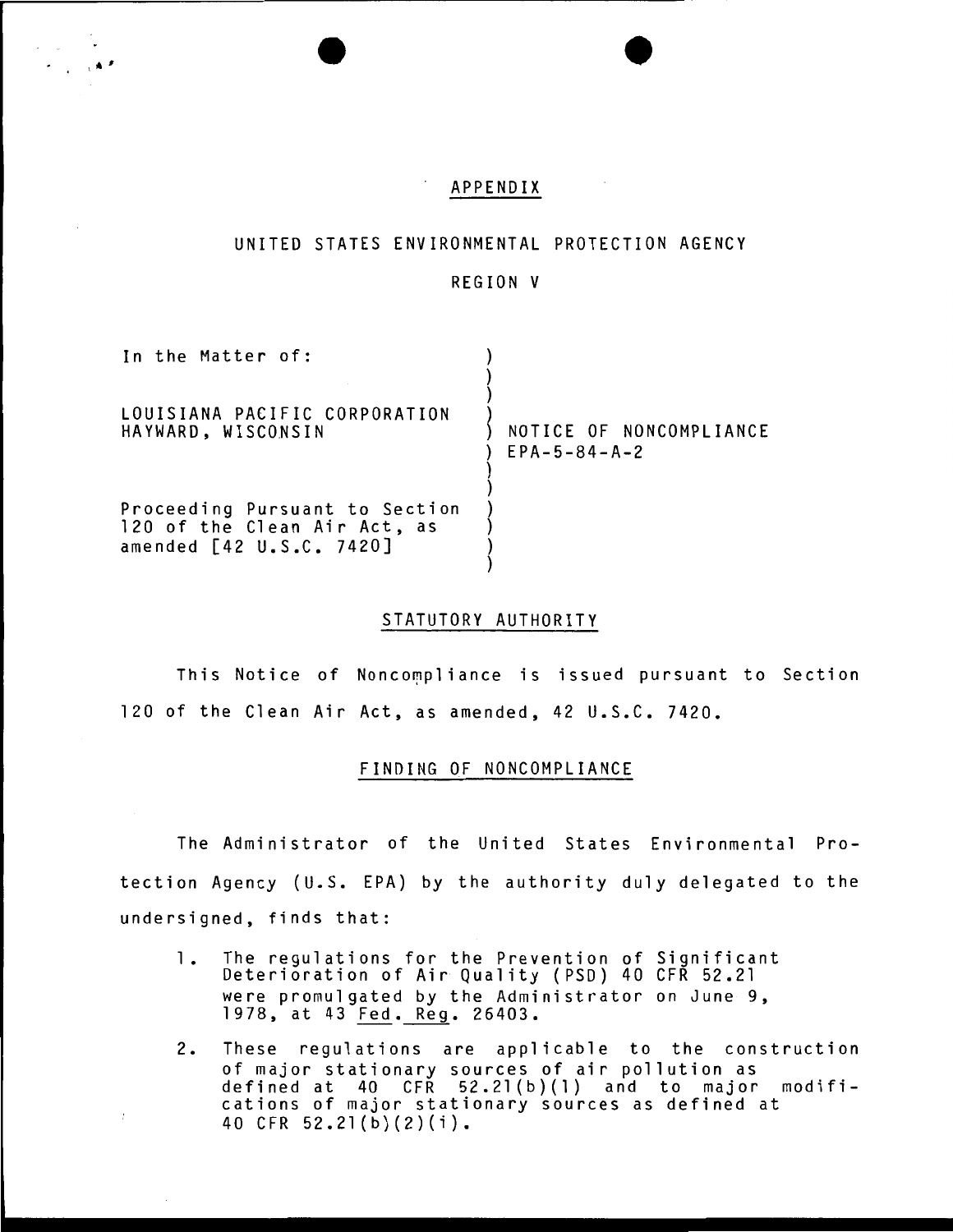- 3. On December 20, 1979, U. S. EPA, Region V issued an approval to construct pursuant to the PSD regulations, to louisiana Pacific Corporation. The approval was for the construction of a waferboard processing plant in Hayward, Wisconsin. This plant is known as Hayward I.
- 4. Hayward I is a major source of particulate matter.
- 5. Hayward II, an additional waferboard processing plant, was constructed and is operated by louisiana Pacific Corporation in Hayward, Wisconsin.
- 6. Hayward II is a major modification to a major source which significantly increases the emission of particulate matter and volatile organic compounds from the Louisiana Pacific Corporation's Hayward facility.
- 7. Hayward II is subject to the requirements of PSD including the requirement to obtain an approval to construct prior to the commencement of construction.
- 8. Louisiana Pacific Corporation has not obtained a PSD approval to construct from U.S. Hayward II. EPA, Region V for
- 9. The approval to construct for Hayward I limits the emission of particulate matter from the waferboard processing operation. Louisiana Pacific is in violation of the particulate matter limitations as summarized below:

| Source of Emissions | Allowed Emissions           | Actual Emissions   |
|---------------------|-----------------------------|--------------------|
| Konus I Heater      | 4.46 $\frac{1}{5}$ bs./hr.* | 8.98 lbs./hr.      |
| Konus II Heater     | 4.46 $\frac{1}{5}$ bs./hr.* | $6.72$ lbs./hr.    |
| Core Wafer Dryer    | $2.48$ lbs./hr.**           | $14.80$ $1bs./hr.$ |
| Surface Wafer Dyer  | $2.48$ lbs./hr.**           | $12.42$ $1bs./hr.$ |

- \* The emission limit in paragraph 12 of the approval to construct converted to pounds per hour, from pounds per million BTU.
- \*\* The emission limit in The emission limit in paragraph 11 of the approval<br>to construct converted from pounds per ton to pounds per hour.

 $\cdot$